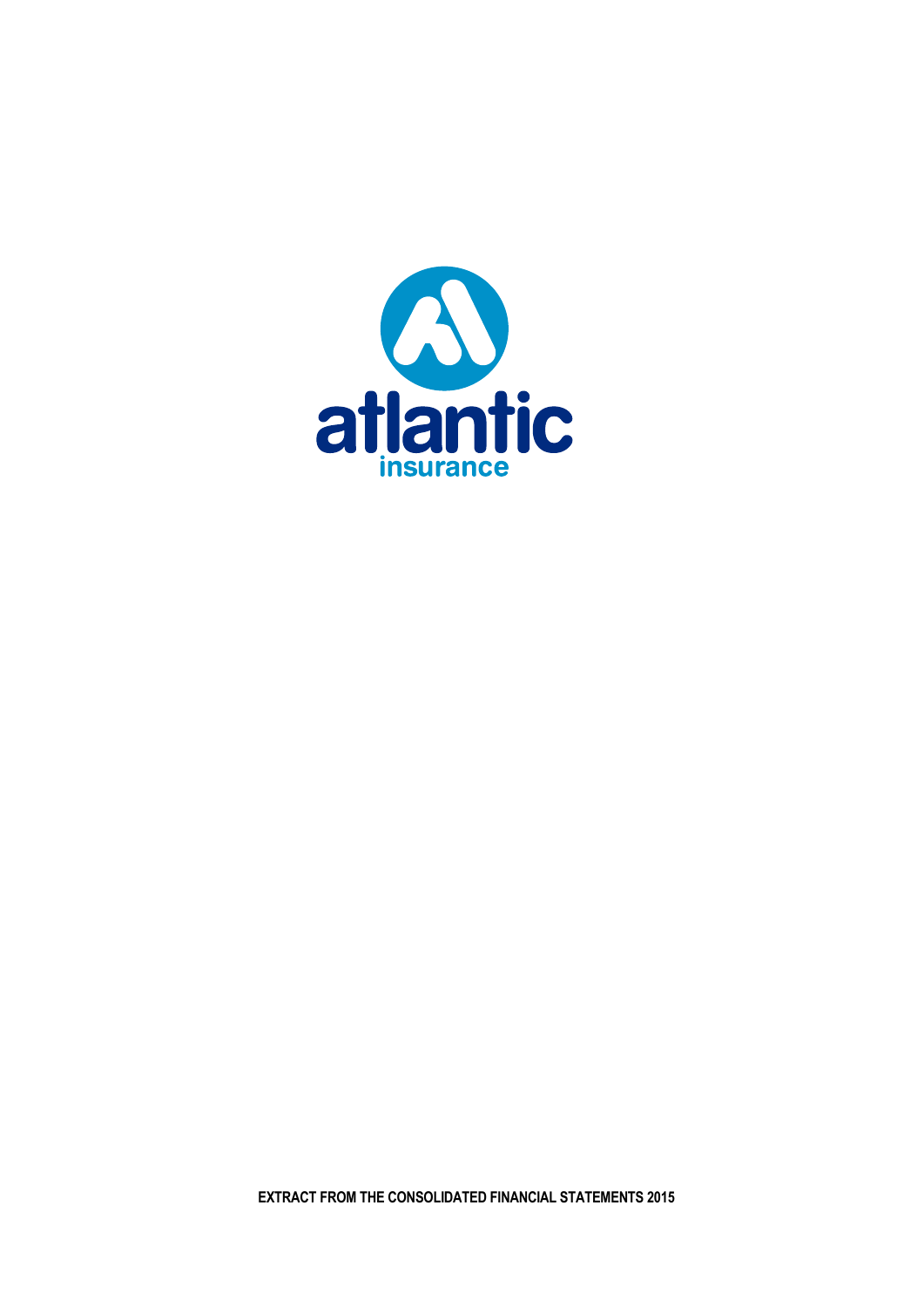### **HISTORICAL FINANCIAL INFORMATION**



**Gross Written Premiums by Insurance class**

Claims ratio

.

40,0% 45,0% 50,0% 55,0% 60,0% 65,0% 70,0%

Motor Accident & Health Property Liability Marine & Aviation Others



### **Profits, Assets, Liabilities and Shareholders' Interest**

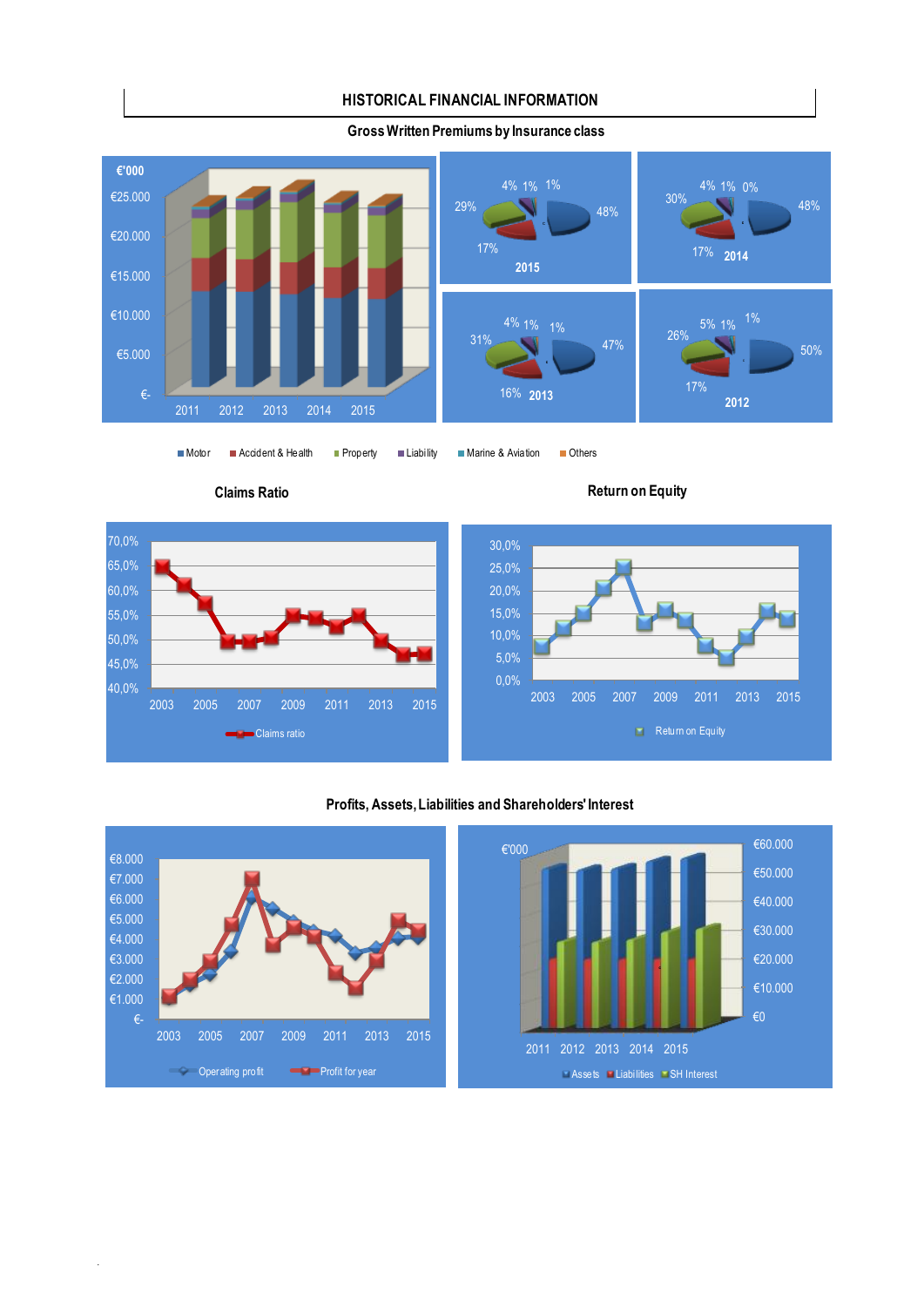.

# **EXTRACT FROM THE CONSOLIDATED FINANCIAL STATEMENTS 2015**

| <b>CONTENTS</b>                                                 | Page              |
|-----------------------------------------------------------------|-------------------|
| Officers and Professional Advisers                              |                   |
| Chairman's Statement                                            | $\mathcal{P}$     |
| Directors' Report                                               | $3 - 7$           |
| <b>Consolidated Profit and Loss Account</b>                     | 8                 |
| Statement of Comprehensive Income                               | 9                 |
| <b>Consolidated Statement of Financial Position</b>             | 10                |
| Consolidated Statement of Changes in Equity                     | 11                |
| <b>Consolidated Cash Flow Statement</b>                         | $12 \overline{ }$ |
| Extract from the notes to the consolidated financial statements | $13-22$           |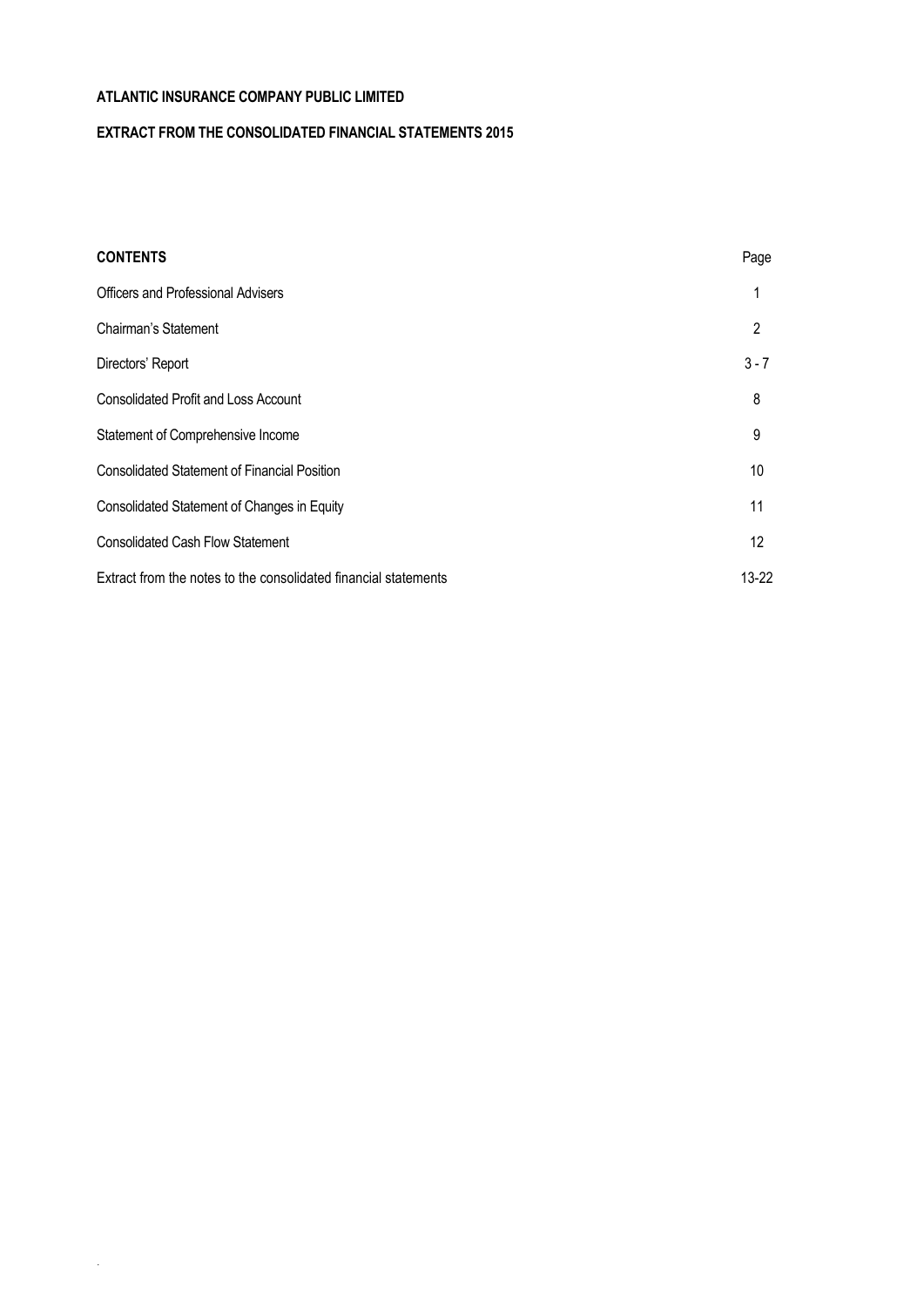## **OFFICERS AND PROFESSIONAL ADVISERS**

# **Board of Directors Registered office**

Emilios Pyrishis Chairman and Managing Director 15 Esperidon Street 15 Esperidon Street Andreas Pirishis Vice Chairman Atlantic Building Andreas Frangoullis George Pyrishis Charalambos Alexandrou Nina Pyrishis Panayiotis Mallis Triantafyllos Lysimachou

Marios Savvides (Alternate Director of Mr Lysimachou)

**Secretary** Andreas Pirishis

Joannides + Co Limited L. Papaphilippou & Co. Certified Public Accountants and Registered Auditors 13 Ayiou Prokopiou Street CY-2406 Engomi, Nicosia

### **Bankers**

Bank of Piraeus (Cyprus) Limited Co-operative Bank Allileggyis<br>Bank of Cyprus Public Limited Co-operative Bank Ledra Bank of Cyprus Public Limited<br>Hellenic Bank Public Limited Russian Commercial Bank (Cyprus) Ltd<br>Credit Suisse (UK) Ltd Alpha Bank (Cyprus) Ltd Alpha Bank AG Alpha Bank AG Alpha Bank AG Alpha Bank AG Alpha B Credit Suisse (UK) Ltd<br>
Eine Bank AG Eurobank EFG Cyprus<br>
Eurobank EFG Cyprus Eurobank EFG Cyprus Cyprus Development Bank Plc

**Company registration number**: ΗΕ20008

### **Auditors Legal advisers**

Co-operative Bank Makrasykas<br>Alpha Bank (Cyprus) Ltd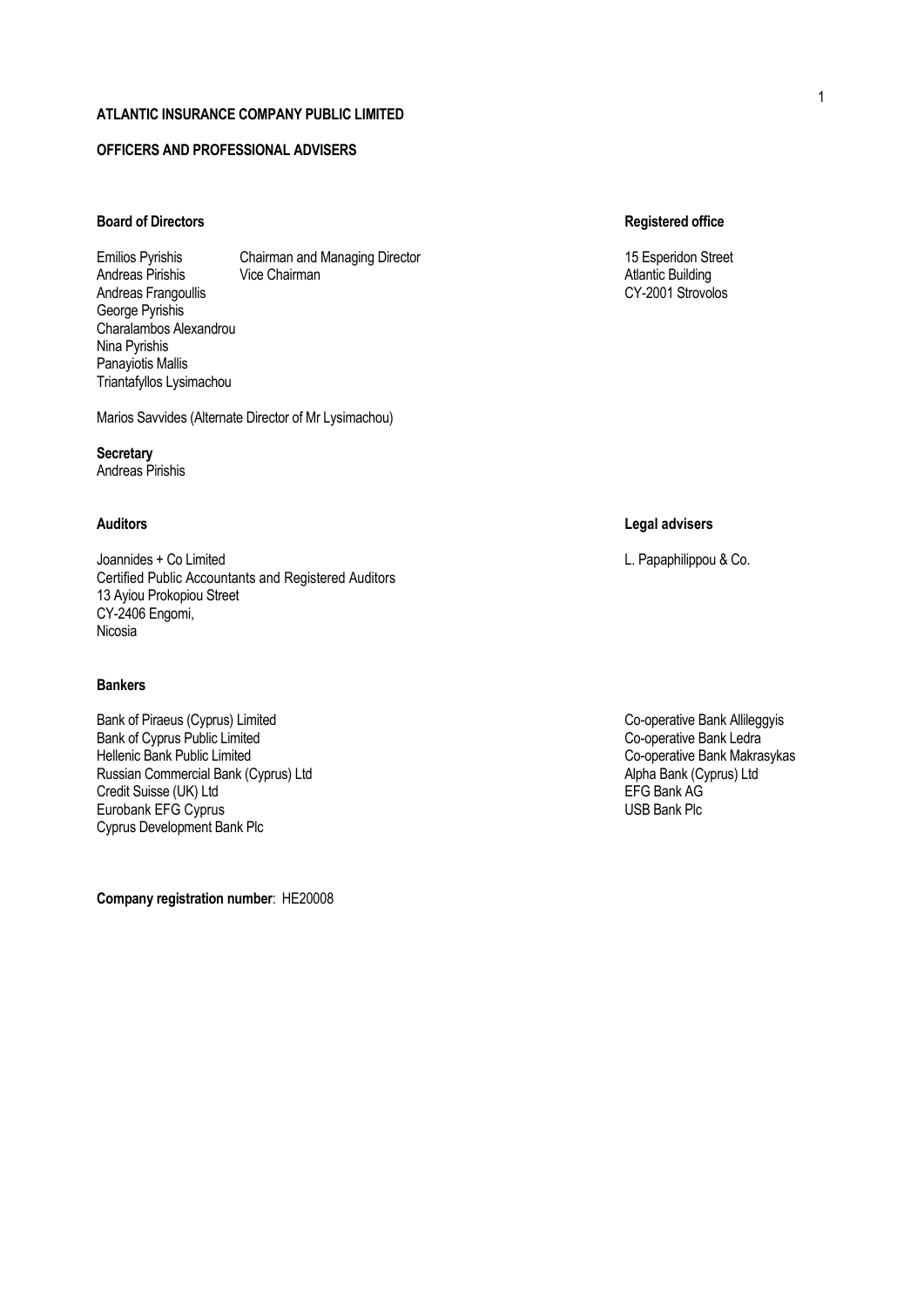### **CHAIRMAN'S STATEMENT**

With great pleasure I communicate with you to inform you about the progress and present the results of the Group for the year ended 31 December 2015.

During the year the Group's profit attributable to shareholders fell by 10,4% and reached €4,43 mln compared with €4,95 mln in 2014.

The Group's profit from operations showed a small increase of 0,3% and amounted to €4,11 mln against €4,10 mln in 2014. Profit from insurance operations fell by 2,2% to €4,24 mln (2014: €4,34 mln). The decrease was mainly attributed to the reduction of net earned premiums and other income from insurance operations. Operating margin was 25,8% compared with 25,7% in 2014.

Claims from policyholders decreased by 2.0% and amounted to €7,74 mln (2014: €7,90 mln). The net claims loss ratio on net earned premiums rose to 47,05% from 46,83% in the previous year. The claims ratio of all major insurance classes was lower during the year with the exception of the accident and health class.

Administrative expenses fell by 5,8% to  $\epsilon$ 4,72 mln. from  $\epsilon$ 5,00 mln. in 2014 mainly due to the reduction in the provisions for bad debts from €0,78 mln. to €0,51 mln. The rest of the operating costs recorded a small decrease of 0,4%.

The Company's investment portfolio recorded net gains of €0,37 mln as opposed to €0,89 mln in 2014 which is mainly attributable to lower gains from foreign investments which reached €0,29 mln against €0,81 mln in 2014.

Income from financial services sector fell by 7,5% and amounted to €0,39 mln as opposed to €0,43 mln in 2014. The net loss for the year was €0,15 mln compared with €0,19 mln loss in 2014. The results were affected by provision for bad and doubtful debts of €0,09 (2014: €0,18 mln).

Own funds increased by 3,4% and reached €34,5 mln. from €33,4 mln. in 2014. Indicative of the Group's strong financial position is the solvency margin coverage which stood at the end of 2015 at 742% compared to the minimum required limit of 125%.

The Board of Directors after taking into account the financial results for the year 2015, the capital requirements and the profitability prospects of the Group for the coming year as well as the prevailing economic conditions, decided to propose for approval at the Annual General Meeting of the Company the payment of a dividend of 8,5 cents per share (2014:7,5 cents).

The ongoing economic crisis will continue to affect adversely the operations of the Group, however the management by taking all the necessary measures acting with prudence and discipline believes that Atlantic will further enhance its successful presence in the local insurance market and will achieve satisfactory results in the current year as well.

The strategic objectives of the Group will remain committed to effective risk management, protection of its capital base, adequate diversification of bank deposits and investments and careful development of operations. The robust financial position and the high liquidity of the Group mean that Atlantic is in a strong position to take advantage of any interesting opportunities for expansion and growth of its operations.

Finally, I would like to express my warm and sincere appreciation to our shareholders, customers and associates for their constant support and loyalty. I also express my appreciation to the staff of the Group for their dedication, professionalism and diligence.

Emilios Pyrishis Chairman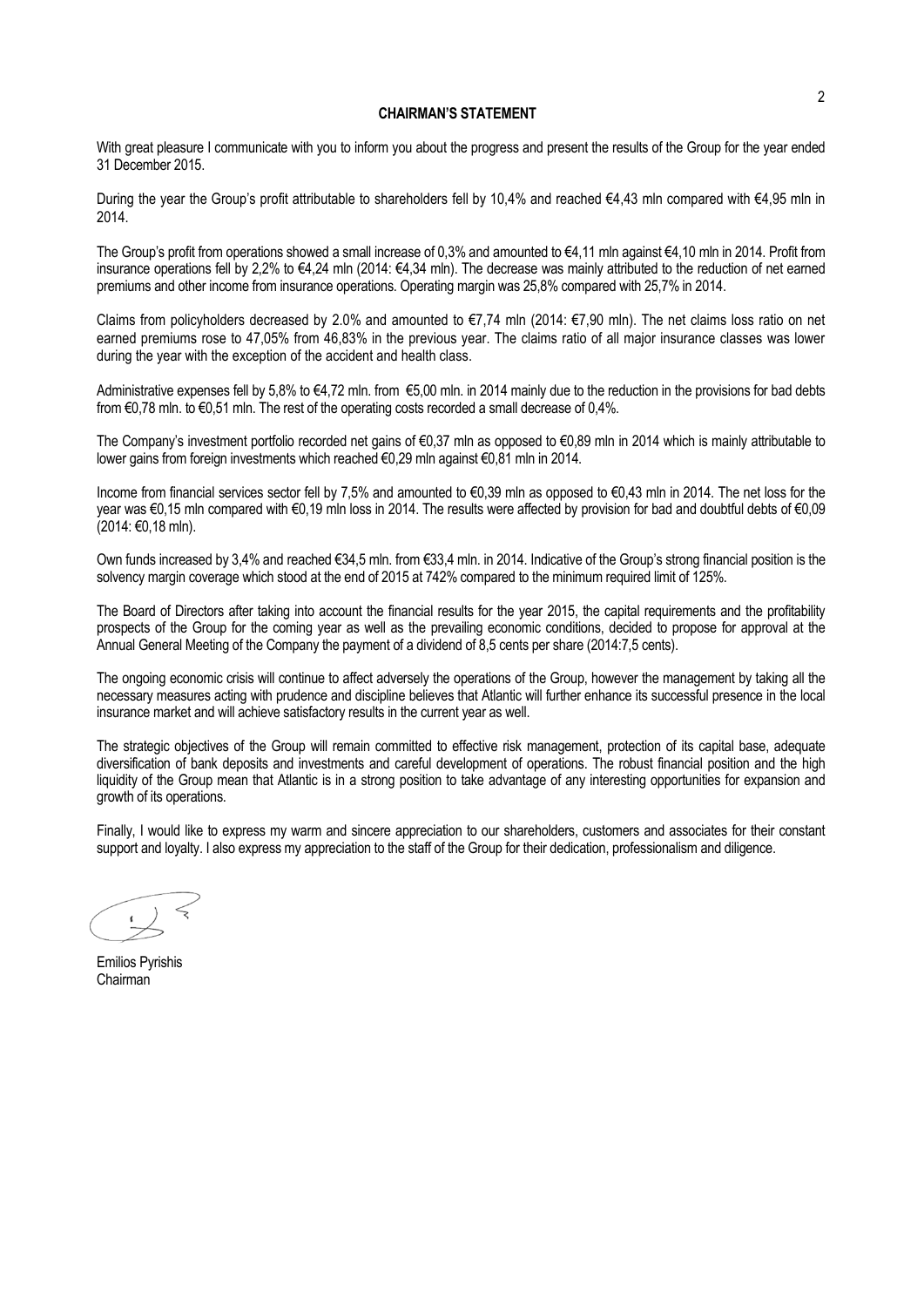### **DIRECTORS' REPORT**

The Board of Directors of Atlantic Insurance Company Public Limited (the "Company") submits its Annual Report and the audited consolidated financial statements of the holding Company and its subsidiaries (the "Group") for the year ended 31 December 2015.

### **Principal activities**

The principal activities of the Group are the undertaking of insurance business of the classes of Accident and Medical, Motor, Aviation, Marine and Goods Transportation, Fire and other Property Damage, General Liability, Credit and Guarantees and miscellaneous general business, the possession of land with the intention of its division into plots and their disposal and the provision of financial, consultancy and brokerage services. During the year there were no changes in the Group's activities.

### **Branches**

The Company provides insurance services through its headquarters that are located in Nicosia and its branches which are located in the cities of Larnaka, Limassol and Paphos.

### **Review of the developments, position and results of activities**

The Group's profits attributable to the shareholders for the year ended 31 December 2015 fell by 10.4% to  $\epsilon$ 4.43 mln against €4,95 mln in 2014.

The reduction in profitability is mainly attributable to the following factors:

- Decrease in profit from insurance operations by 2,2%.
- Reduction in profit from investments which amounted to  $€0,37$  mln. as opposed to  $€0,89$  mln. in 2014.

#### *Profit from operations*

Profit from operations showed a small increase of 0,3% and amounted to €4,11 mln. against €4,10 mln. in 2014.

#### *Insurance operations*

Profit from insurance operations fell by 2,2% to €4,24 mln (2014: €4,34 mln). The decrease was mainly attributed to the reduction of net earned premiums and other income from insurance operations. Operating margin was 25,8% compared with 25,7% in 2014.

#### *Financial services*

Income from financial services sector fell by 7,5% and amounted to €0,39 mln as opposed to €0,43 mln in 2014. The net loss for the year was €0,15 mln compared with €0,19 mln loss in 2014. The results were affected by provision for bad and doubtful debts of €0,09 (2014: €0,18 mln).

### *Premiums*

Net written premiums amounted to €16,50 mln. versus €16,53 mln. during the previous year, recording a marginal decrease of 0,2%.After the adjustments for unearned premiums, net earned amounted to €16,45 mln representing a fall of 2,4% from the previous year.

#### *Other income*

Other income from insurance operations amounted to  $E$ 0,77 mln. compared to  $E$ 0,87 mln. in 2014. The decrease is mainly due to the reduction of Cyprus Hire Risks Pool profits which amounted to €0,04 mln against €0,10 mln in 2014.

#### *Claims*

Claims from policyholders decreased by 2.0% and amounted to €7,74 mln (2014: €7,90 mln). The net claims loss ratio on net earned premiums rose to 47,05% from 46,83% in the previous year. The claims ratio of all major insurance classes was lower during the year with the exception of the accident and health class.

#### *Administrative expenses*

Administrative expenses fell by 5,8% to  $\epsilon$ 4,72 mln. from  $\epsilon$ 5,00 mln. in 2014 mainly due to the reduction in the provisions for bad debts from €0,78 mln. to €0,51 mln. The rest of the operating costs recorded a small decrease of 0,4%.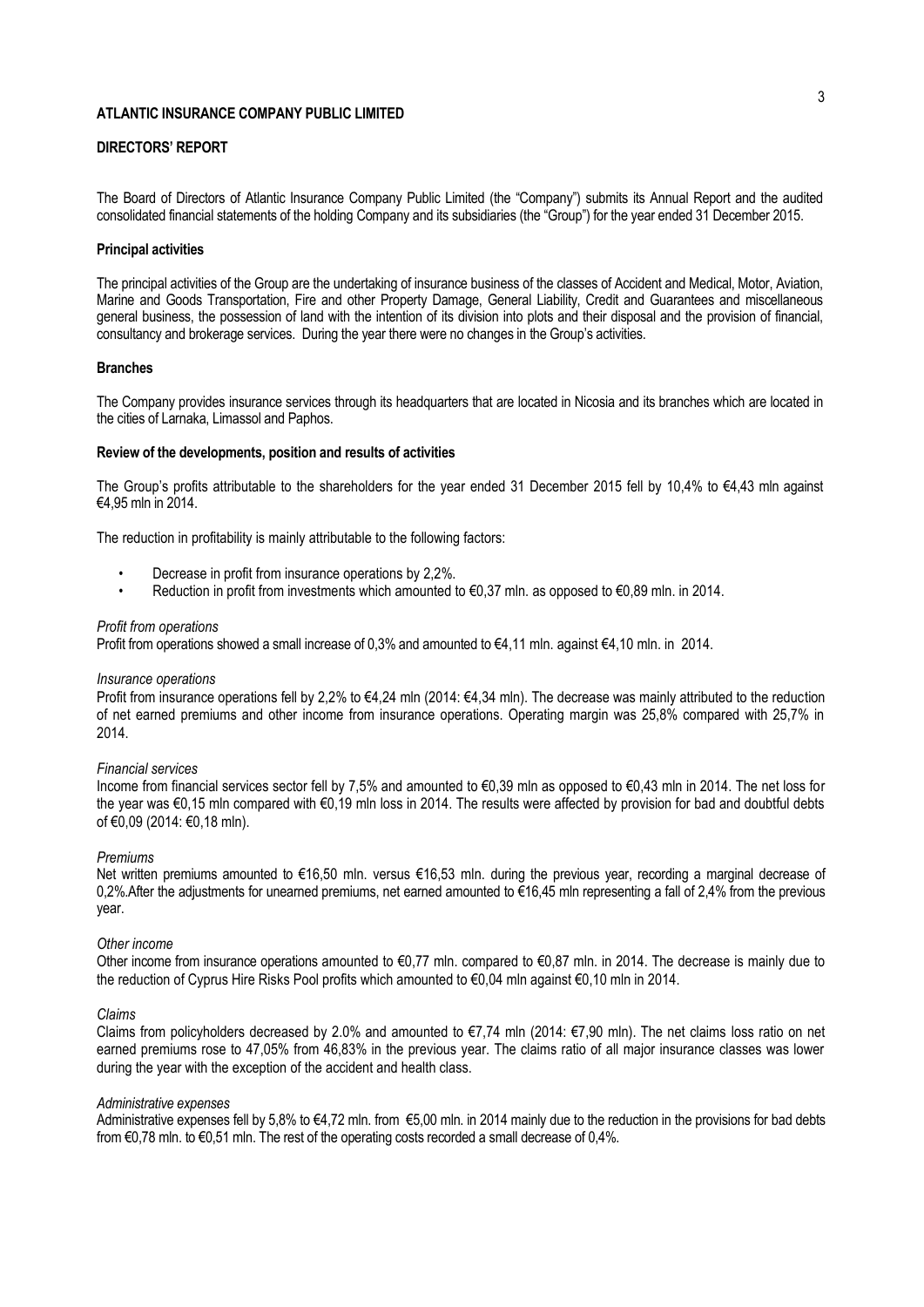### **DIRECTORS' REPORT (continued)**

#### *Net finance income*

Net finance income amounted to €0,47 mln. against €0,58 mln. in 2014. The rise was due to the increase in interest from bonds which reached €0,17 mln. (2014: €0,10 mln.) and the exchange gains on bank deposits in foreign currency which reached €0,10 mln. (2014: €0,06 mln.). On the other hand interest from bank deposits decreased as a result of the reduction in local deposit interest rates.

### *Profit on investments*

The Company's investment portfolio recorded net gains of €0,37 mln as opposed to €0,89 mln in 2014 which is mainly attributable to lower gains from foreign investments which reached €0,29 mln against €0,81 mln in 2014.

During 2015 the Company recorded a loss on the revaluation of investment properties of €0,29 mln (2014:€0,32 mln). Additionally loss from the revaluation of fixed assets of €0,13 mln. (2014: €0,19 mln.) was recognised in the statement of changes in equity.

#### *Earnings per share*

The earnings per share of the Group fell to 11,33 cents per share from 12,66 cents in 2014.

#### *Own funds*

The Group's own funds increased by 3,4% and reached €34,5 mln from €33,4 mln in 2014.

#### **Financial results**

As shown on page 8 of the extract from the consolidated financial statements, net profit attributable to shareholders reached €4,43 mln. compared to €4,95 mln in 2014, recording an annual decrease of 10,4%. Profit for the year is transferred to reserves. The reconciliation between the audited annual consolidated financial statements and the latest published preliminary results for the year 2015 is presented in note 37 of the Consolidated Financial Statements.

### **Dividend**

The Board of Directors has decided to propose for approval at the Annual General Meeting of the Company the payment of a dividend of 8,5 cents per share (2014: 7,5 cents).

### **Significant risks and uncertainties**

The most significant risks that the Group is exposed to are described in note 33 of the consolidated and separate financial statements of the Company.

### **Prospects**

The Board of Directors considered the results of the Group as satisfactory especially considering the negative economic climate which prevailed.

As regards the prospects for the current year, there are no major developments which may affect the assessment of the results of the current period. The management believes that the conditions in the operating environment of the company but also the wider economic environment will remain difficult. Considering the significant uncertainties the Board of Directors considers that at this stage any projection about the operating results of the Group for the current year are premature.

#### **Tangible Fixed Assets**

Capital expenditure for tangible fixed assets amounted to €62 thousand as shown in note 16 of the financial statements.

### **Share Capital**

The authorised share capital of the Holding Company amounts to €85 mln divided into 250 mln ordinary shares of a nominal value of €0,34 each. The issued share capital of the Company amounts to €13,30 mln divided into 39,11 mln ordinary shares of a nominal value of €0,34 each. All the titles of the Company are listed in the Cyprus Stock Exchange and there are neither any restrictions in the transferability of the titles of the Company nor any known agreements between shareholders that may imply restrictions in the transferability of the titles and/or the voting rights.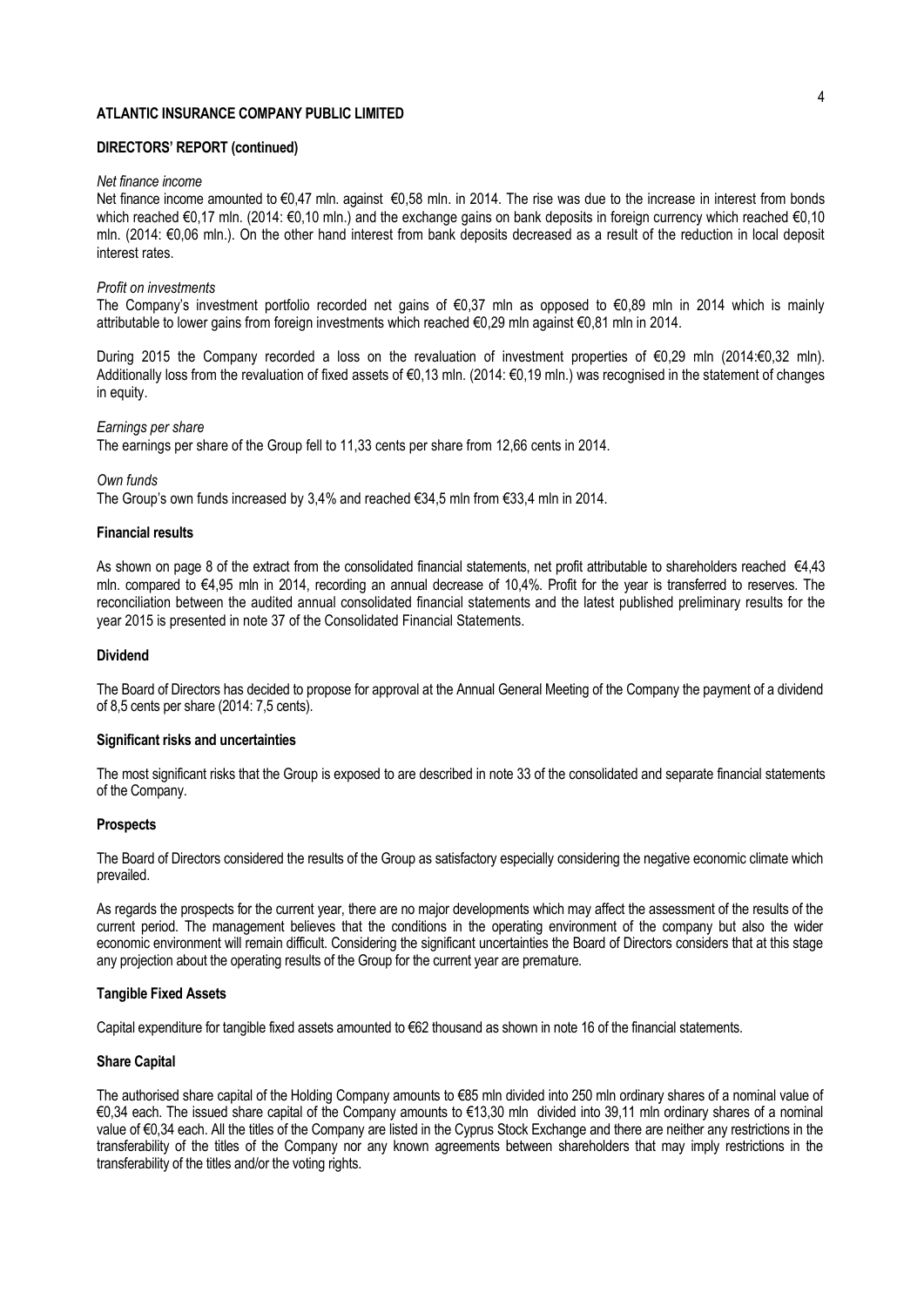### **DIRECTORS' REPORT (continued)**

The Extraordinary General Meeting of the Company which took place on 10 June 2015 approved the following Special Resolution:

"That the Board of Directors be authorized and is hereby authorized to implement a buy- back programme, in accordance with the provisos of Article 57A of the Companies Act 113 (Amended). The minimum and maximum price at which own shares may be bought, cannot exceed by more than 5%, the average market price of the Company's shares during the last 5 trading sessions before the acquisition. The Company may acquire, within the period of 12 months from the date of AGM resolution, the maximum number of shares which is permitted by the Act. The shares may be acquired either in the market or through a private agreement.''

The purpose of the above resolution was the extension of the Company's buy-back programme for the period June 10, 2015 to June 9 2016.

During the year the Company acquired 85 091 own shares for €85 thousand. The total number of own shares held by the Company at 31 December 2015 is 165 241 and the total acquisition cost amounts to €163 thousand.

No other change in the capital structure of the Company took place during the year.

#### **Investment in subsidiary companies**

There was no change in the investment in subsidiary companies during the year.

#### **Major shareholders**

The shareholders owning directly or indirectly more than 5% of the share capital of the Company on 31 December 2015 and 5 days before the date of approval of the financial statements are shown in note 30 of the financial statements.

### **Contracts with Directors' and related parties**

There were no significant contracts in force by the year end or by the date of approval of the financial statements to which shareholders owning directly or indirectly more than 5% of the share capital of the Company and members of the Board and the management of the Company, their spouses or minor children have or had direct or indirect material interest, with the exception of the contracts of employment of executive directors and the agreement for the appointment of Piraeus (Cyprus) Insurance Agency Ltd as an insurance agent of Atlantic Insurance Co Public Ltd as mentioned in note 32 of the financial statements.

The transactions of the Company with related parties are shown in note 29 of the financial statements.

#### **Significant events**

There were no significant events which had a material impact on the consolidated financial statements.

#### **Post balance events**

Events occurring after the reporting period which are affecting the understanding of the financial statements are presented in note 36 of the financial statements.

#### **Corporate Governance**

At present the Board of Directors has partly adopted the Code of Corporate Governance ('Code') issued by the Cyprus Stock Exchange since the Company is listed in the Alternative Market of the Cyprus Stock Exchange where the adoption of the Code is voluntary and not compulsory. The Code of Corporate Governance is published on the websit[e www.cse.com.cy.](http://www.cse.com.cy/)

The report of the Board on the Code ('Report on Corporate Governance') is shown on pages 8 and 18 of the consolidated financial statements and is available on the Company's website www.atlantic.com.cy.

The degree of the Company's compliance and explanation of areas of non-conformity with the principles and articles of the Code at the date of the report are described in the Report on Corporate Governance.

The profit for the year according to the audited consolidated financial statements of 2015 is the same as the profit reported in the preliminary results of 2015 which were announced on February 23, 2016 as explained in note 37 of the Consolidated Financial Statements.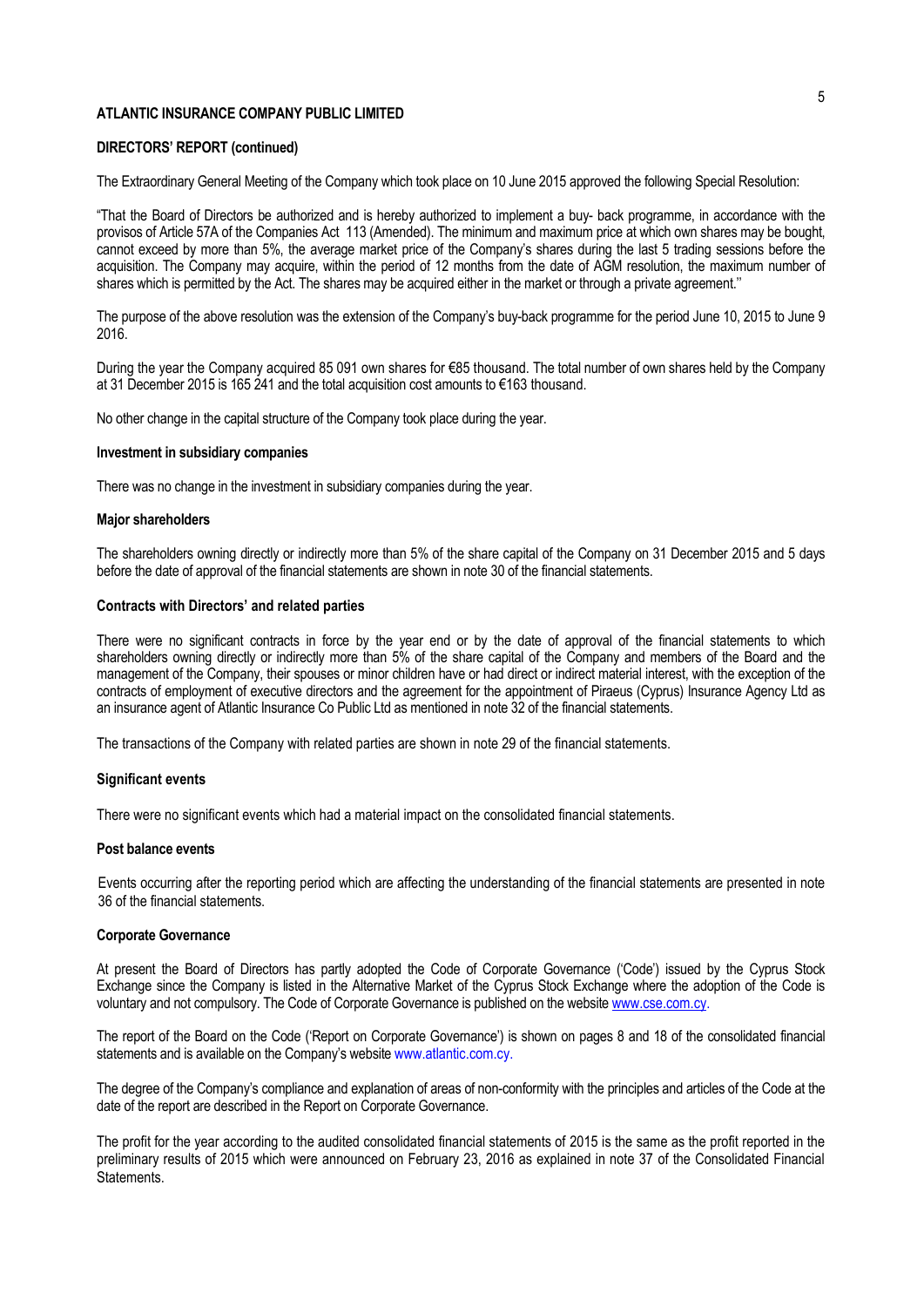### **DIRECTORS' REPORT (continued)**

The Group adopts effective procedures in relation to the preparation of the financial statements to safeguard that transactions and events recorded in the accounting books and records are accurately presented in the financial statements, the relevant announcements and the financial reports of the Group.

The risk management process of the Group which covers the presentation of financial information aims at the recognition, analysis and management of the risks related to the preparation of the financial statements, the relevant announcements and other financial reporting so that they are in conformity with the relevant financial reporting standards, the laws and regulations, including the periodical reporting which is required by the Transparency Requirements (Securities Trading in Regulated Markets) Cyprus Laws of 2007 and 2010. This is accomplished by the identification of risks of material inaccuracy in the reports and the adoption and implementation of internal controls for the prevention or detection of items that may lead to a material misstatement.

The company through its internal control system has implemented effective processes for the preparation of its financial statements, as well as for the preparation of periodic reporting required by listed companies. The main characteristics of these procedures are:

- The financial statements of the subsidiaries of the Group are prepared under the responsibility of the Financial Director of each company and under the supervision of the Financial Director of the Company.

- The financial statements of the Company and the Group are prepared under the responsibility of the Financial Director of the Group.

- The announcements of the results of the Group as well as the related explanatory statements are compiled by the Group's Financial Director and are reviewed by the Audit Committee. The relevant announcements are approved by the Board of Directors prior to their publication.

The share capital of the Company is divided into ordinary shares having the same and equal rights. There are no issued shares with special controlling or voting rights. Detailed information on the Company's share capital is presented in note 23 of the consolidated financial statements.

The percentage holdings on the Company's share capital that is owned by each member of the Board, their spouses, minor children and companies in which they own directly or indirectly more than 20% of the voting rights, on 31 December 2015 and 5 days before the date of the approval of the financial statements are mentioned in note 31 of the consolidated financial statements.

Each member of the Board is elected by the General Meeting of the shareholders or is appointed by the Board of Directors. A member who is appointed by the Board of Directors retires by law at the first annual general meeting following their appointment, which then decides on his appointment. At every annual general meeting one third of the board of directors retires and their appointment is determined by the annual general meeting. A director may be removed from office before the end of his term with an ordinary resolution at a General Meeting.

The Company's Memorandum may be amended with a special resolution at a General Meeting.

The power of the directors is general and is limited only by the powers granted in a general meeting of the shareholders of the company either by law or by the articles of the Company. The decision on the issue of new shares, unless it relates to a rights issue which is offered to the shareholders in proportion to their existing holding, is taken by the general meeting in accordance with the prevailing legislation. The right to purchase the company's own shares, unless the legislation allows otherwise, is provided to the Board of Directors for a specified period by a special resolution of the general meeting.

The composition, terms of reference and details about the functioning of the management, administrative and supervisory bodies and positions designated in accordance with the Code are mentioned in the Report of Corporate Governance which is presented immediately after the Directors' Report.

### **Board of Directors**

The Board of Directors consists of the members shown on page 1. All directors served on the board for the whole year. According to the Articles of the Company's Association Messrs Andreas Frangoullis, Triantafyllos Lysimachou and Andreas Pirishis retire from the Board, but being eligible offer themselves for re-election. An election will take place for the filling in of the vacant positions. There were no significant changes in the allocation of the responsibilities or the compensation of the Board of Directors.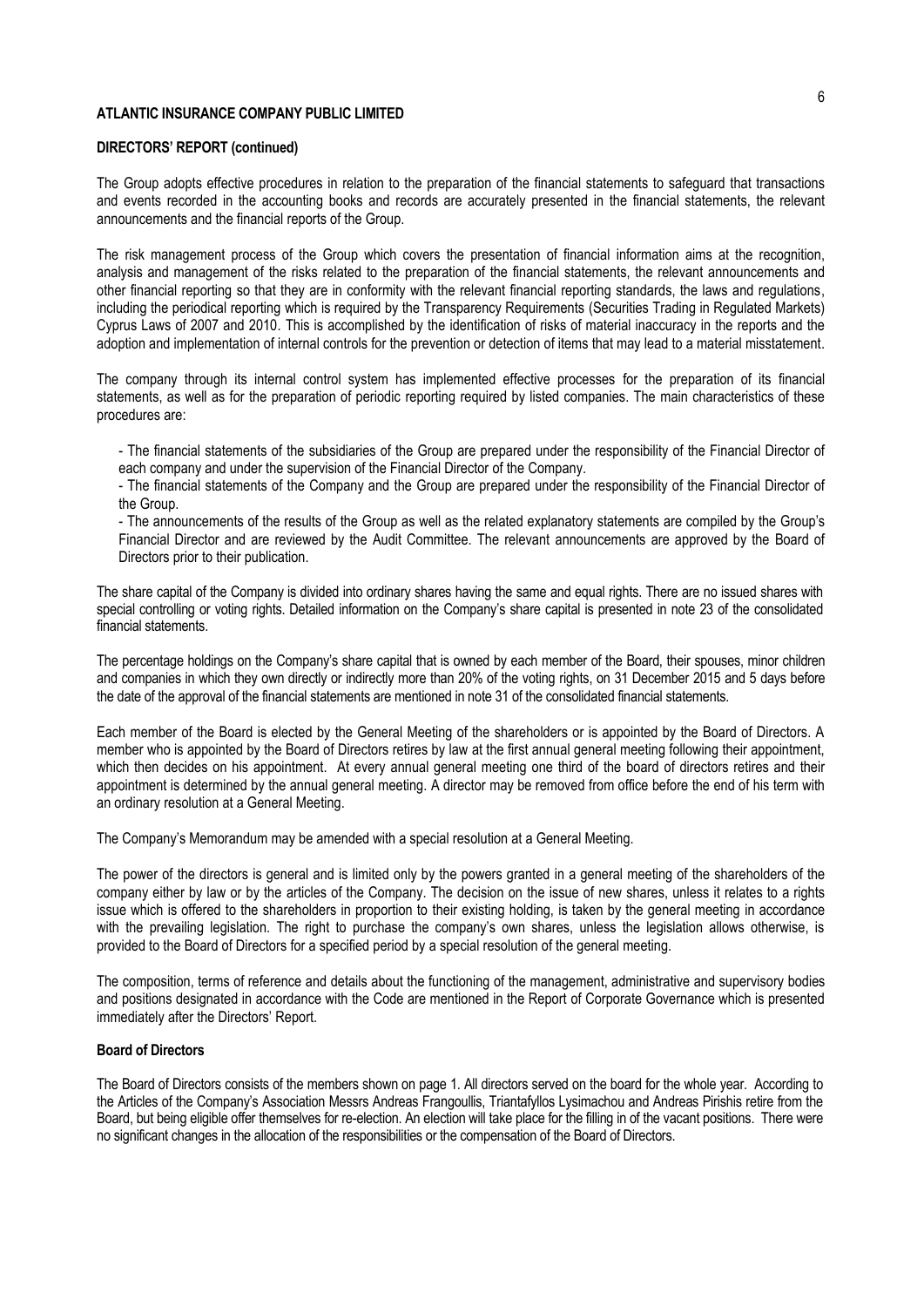# **DIRECTORS' REPORT (continued)**

# **Auditors**

The Auditors of the Company Joannides + Co Limited have expressed their willingness to continue to provide their services. A resolution authorizing the Board of Directors to determine their remuneration will be submitted in the next Annual General Meeting.

By order of the Board of Directors,

Emilios Pyrishis Chairman

Nicosia 21 April 2016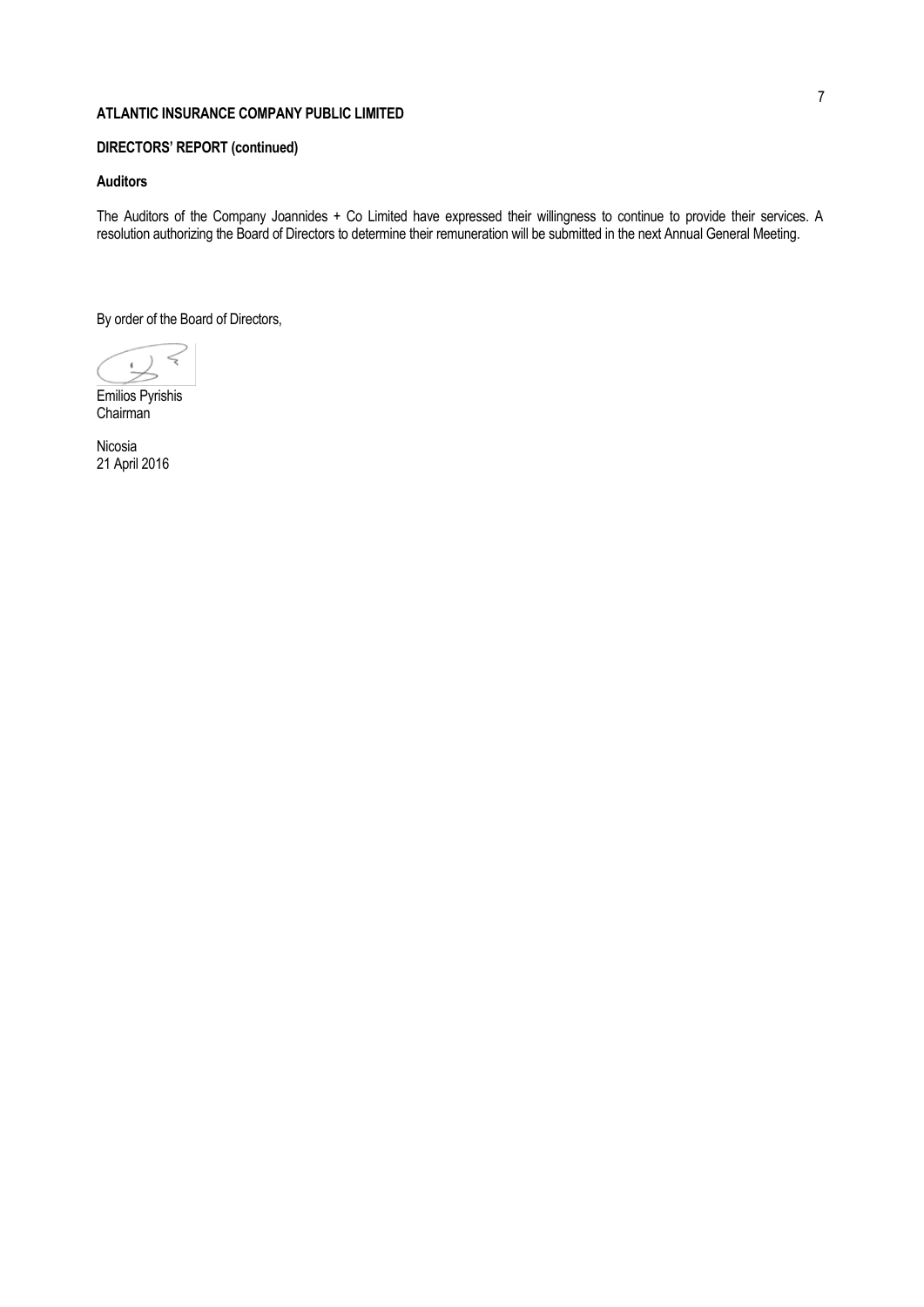### **CONSOLIDATED PROFIT AND LOSS ACCOUNT**

for the year ended 31 December 2015

|                                                         |              | 2015    | 2014    |
|---------------------------------------------------------|--------------|---------|---------|
|                                                         | <b>Notes</b> | €'000   | €'000   |
| Income from operations                                  |              |         |         |
| Gross written premiums                                  |              | 22.190  | 22.549  |
| Policy fees                                             |              | 709     | 725     |
| Reinsurers' share of premiums                           |              | (6.404) | (6.743) |
| Net premiums                                            |              | 16.495  | 16.531  |
| Transfer to unearned premiums                           |              | (41)    | 332     |
| Net earned premiums                                     |              | 16.454  | 16.863  |
| Other operating income from insurance operations        | 6            | 770     | 871     |
| Operating income from brokerage and financial services  |              | 398     | 430     |
|                                                         |              | 17.622  | 18.164  |
| <b>Expenses</b>                                         |              |         |         |
| Claims payable                                          | 5            | 7.741   | 7.897   |
| Commission payable for insurance operations             |              | 974     | 1.030   |
| Commission payable for brokerage and financial services |              | 80      | 130     |
| Administrative expenses                                 |              | 4.718   | 5.008   |
|                                                         |              | 13.513  | 14.065  |
| <b>Profit from operations</b>                           | 10           | 4.109   | 4.099   |
| Profit on sale and revaluation of investments           | 12           | 368     | 888     |
| Loss on revaluation of investment properties            |              | (294)   | (317)   |
| Other investment income                                 | 7            | 232     | 215     |
| Net finance income                                      | 11           | 606     | 579     |
| Profit before taxation                                  |              | 5.021   | 5.464   |
| Taxation                                                | 13           | (652)   | (603)   |
| Profit after taxation                                   |              | 4.369   | 4.861   |
| Minority interest                                       |              | 64      | 89      |
| Profit attributable to the shareholders                 |              | 4.433   | 4.950   |
| Earnings per share (cent)                               | 14           | 11,33   | 12,66   |
|                                                         |              |         |         |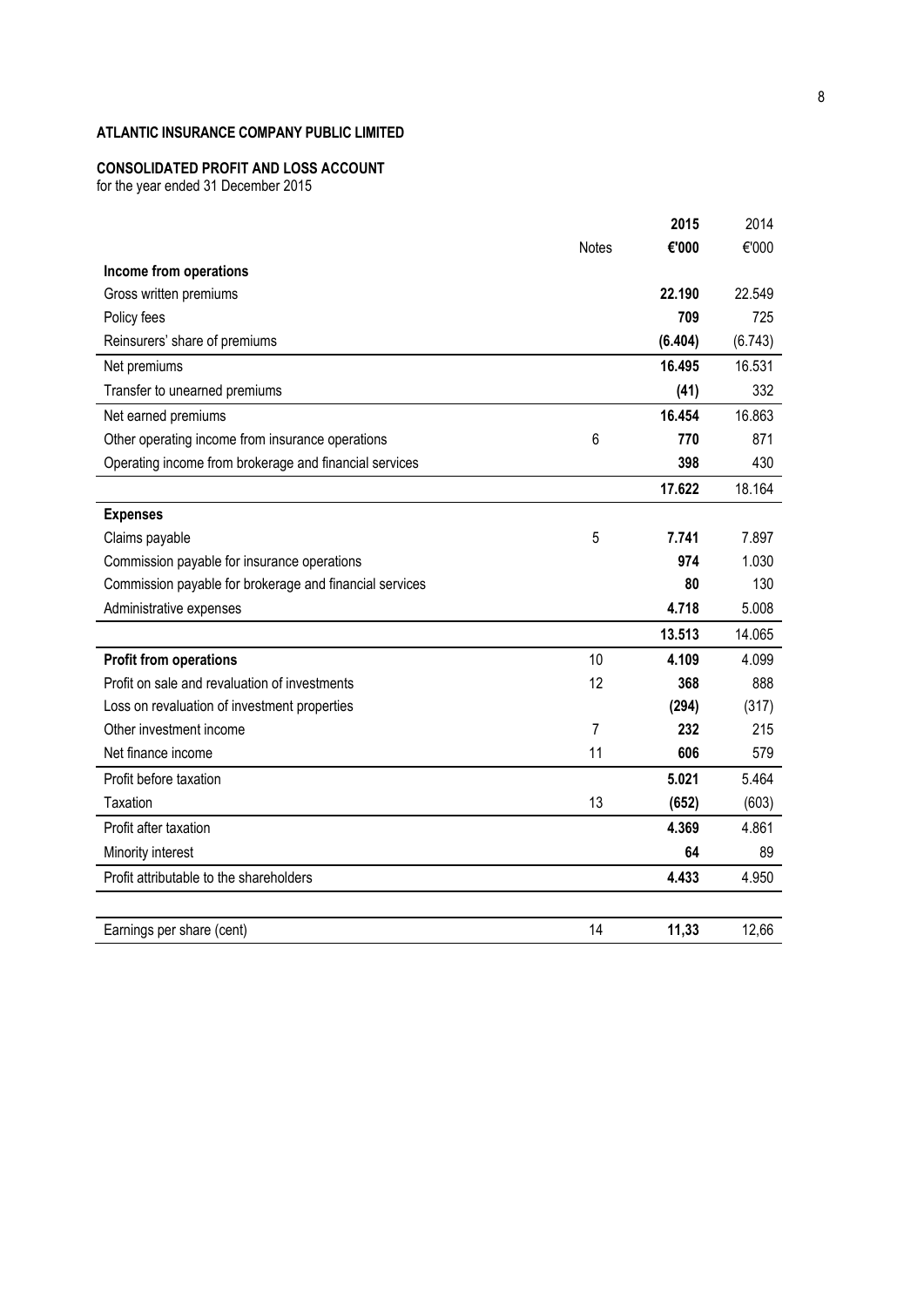# **STATEMENT OF COMPREHENSIVE INCOME**

for the year ended 31 December 2015

|                                                                                             | 2015  | 2014  |
|---------------------------------------------------------------------------------------------|-------|-------|
|                                                                                             | €'000 | €'000 |
| Profit for the year                                                                         | 4.433 | 4.950 |
|                                                                                             |       |       |
| Other recognised gains :                                                                    |       |       |
| Loss on revaluation of immovable property                                                   | (127) | (191) |
| Deferred tax on revaluation of immovable property                                           | 21    | 27    |
| Purchase of own shares                                                                      | (85)  |       |
| Fair value (loss)/ gain on financial assets available for sale                              | (55)  | 250   |
| Transfer to profit and loss for the year on disposal of financial assets available for sale | (126) | (27)  |
|                                                                                             | (372) | 59    |
|                                                                                             |       |       |
| Total comprehensive income for the year                                                     | 4.061 | 5.009 |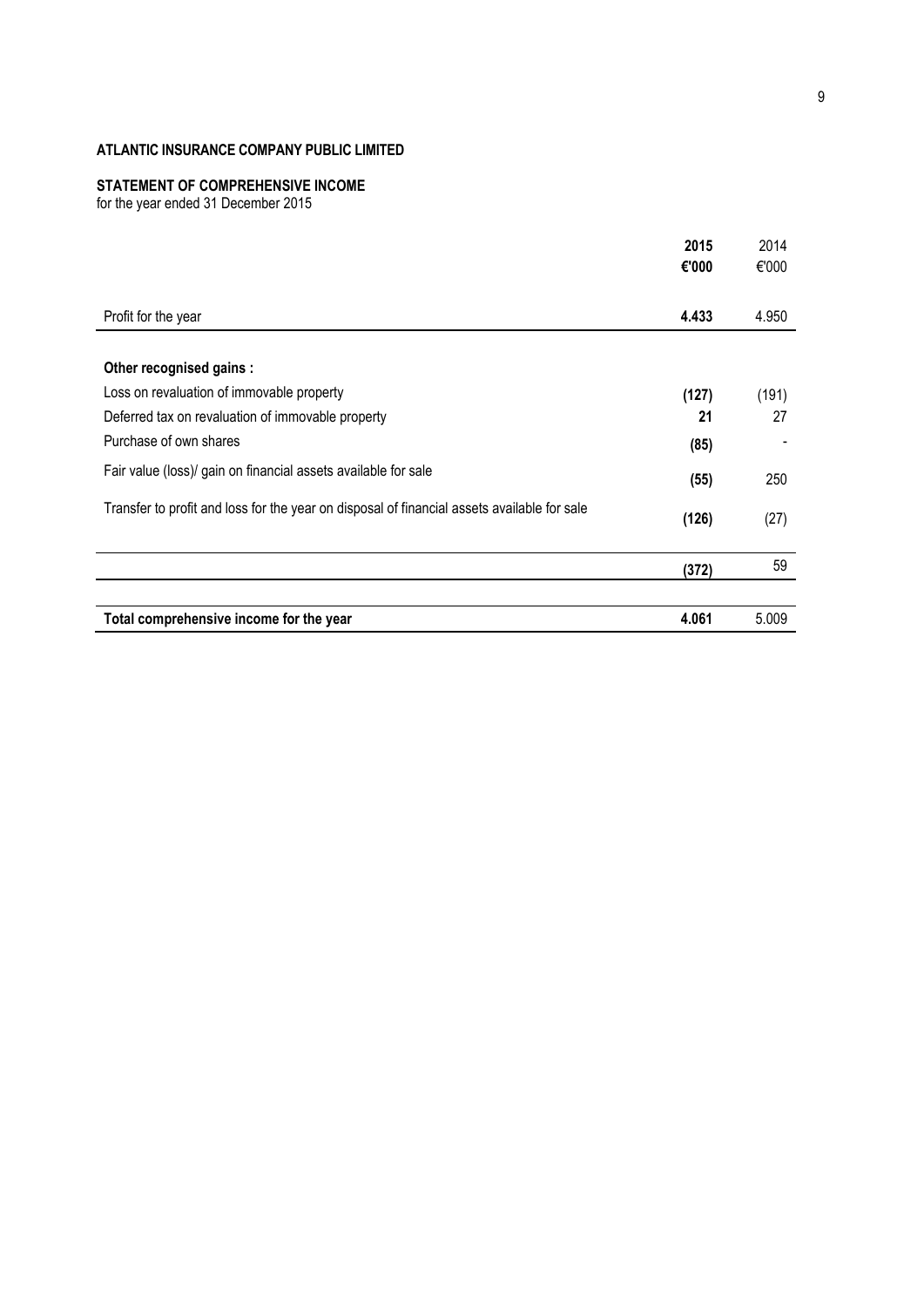# **CONSOLIDATED STATEMENT OF FINANCIAL POSITION**

as at 31 December 2015

|                                                        |      | 2015            | 2014           |
|--------------------------------------------------------|------|-----------------|----------------|
|                                                        | Note | €'000           | €'000          |
| <b>Non-current assets</b>                              |      |                 |                |
| Tangible fixed assets                                  | 16   | 6.693           | 6.947          |
| Intangible assets                                      | 17   | 11              | 23             |
| Investors' Compensation Fund                           | 21   | 210             | 210            |
| Investment properties                                  | 18   | 5.984           | 6.279          |
| Financial assets available for sale                    | 19   | 5.125           | 2.944          |
| <b>Total non-current assets</b>                        |      | 18.023          | 16.403         |
| <b>Current assets</b>                                  |      |                 |                |
| Debtors and other receivables                          | 21   | 14.506          | 15.662         |
| Financial assets held for trading                      | 20   | 5.647           | 5.154          |
| Cash and bank balances                                 | 22   | 20.738          | 20.628         |
| <b>Total current assets</b>                            |      | 40.891          | 41.444         |
|                                                        |      |                 |                |
| <b>Total assets</b>                                    |      | 58.914          | 57.847         |
| <b>Equity</b>                                          |      |                 |                |
| Share capital                                          | 23   | 13.297          | 13.297         |
| Reserves                                               |      | 21.353          | 20.141         |
| Purchase of own shares                                 |      |                 |                |
| Equity attributable to shareholders                    |      | (163)<br>34.487 | (78)<br>33.360 |
|                                                        |      |                 |                |
| Minority interest                                      |      | 468             | 532            |
| <b>Total equity</b>                                    |      | 34.955          | 33.892         |
| <b>Non-current liabilities</b>                         |      |                 |                |
| Deferred taxation                                      | 24   | 289             | 360            |
|                                                        |      | 289             | 360            |
| <b>Current liabilities</b>                             |      |                 |                |
| Outstanding claims and provision for unearned premiums | 25   | 20.962          | 20.668         |
| <b>Other Liabilities</b>                               | 26   | 2.708           | 2.927          |
|                                                        |      | 23.670          | 23.595         |
|                                                        |      |                 |                |
| <b>Total equity and liabilities</b>                    |      | 58.914          | 57.847         |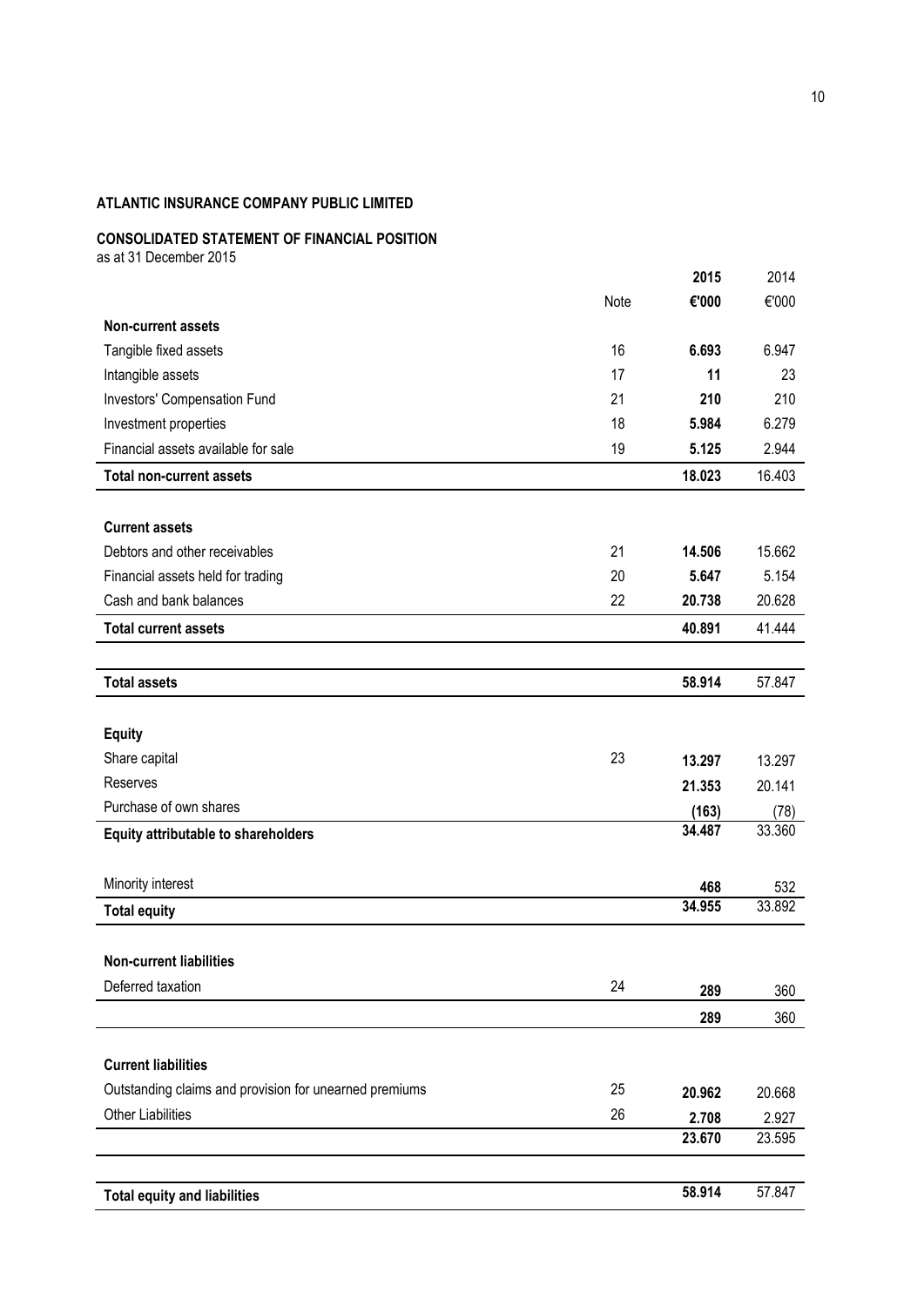# **CONSOLIDATED STATEMENT OF CHANGES IN EQUITY**

for the year ended 31 December 2015

| <b>Balance 31 December 2015</b>                                                                        | 13.297  | 1.965   | 3.029             | 121            | 16.238             | (163)  | 34.487           | 468                          | 34.955           |
|--------------------------------------------------------------------------------------------------------|---------|---------|-------------------|----------------|--------------------|--------|------------------|------------------------------|------------------|
| Profit for the year                                                                                    |         |         |                   |                | 4.433              |        | 4.433            | (64)                         | 4.369            |
| Dividend paid                                                                                          |         |         |                   | $\blacksquare$ | (2.934)            |        | (2.934)          | $\qquad \qquad \blacksquare$ | (2.934)          |
|                                                                                                        |         |         |                   |                |                    |        |                  |                              |                  |
| Purchase of own shares                                                                                 |         |         |                   |                |                    | (85)   | (85)             |                              | (85)             |
| Transfer to profit and loss for the year<br>of realised loss on financial assets<br>available for sale |         |         |                   | (126)          |                    |        | (126)            |                              | (126)            |
| Fair value loss on financial assets<br>available for sale                                              |         |         |                   | (55)           |                    |        | (55)             |                              | (55)             |
| Transfer of excess depreciation on<br>revaluation of buildings                                         |         |         | (1)               |                | 1                  |        |                  |                              |                  |
| Deferred tax on revaluation of<br>immovable property                                                   |         |         | 21                |                |                    |        | 21               | $\blacksquare$               | 21               |
| Deficit on revaluation of immovable<br>property                                                        |         |         | (127)             |                |                    |        | (127)            | $\overline{\phantom{a}}$     | (127)            |
| Balance 1 January 2015                                                                                 | 13.297  | 1.965   | 3.136             | 302            | 14.738             | (78)   | 33.360           | 532                          | 33.892           |
| Balance 31 December 2014                                                                               | 13.297  | 1.965   | 3.136             | 302            | 14.738             | (78)   | 33.360           | 532                          | 33.892           |
| Profit for the year                                                                                    |         |         |                   |                |                    |        |                  | (89)                         |                  |
| Dividend paid                                                                                          |         |         |                   |                | (2.346)<br>4.950   |        | (2.346)<br>4.950 | $\overline{\phantom{a}}$     | (2.346)<br>4.861 |
| available for sale                                                                                     |         |         |                   | (27)           |                    |        | (27)             |                              | (27)             |
| available for sale<br>Transfer to profit and loss for the year<br>of realised loss on financial assets |         |         |                   | 250            |                    |        | 250              |                              | 250              |
| Reduction in minority due to sale of<br>shares<br>Fair value gain on financial assets                  |         |         |                   |                |                    |        |                  | (45)                         | (45)             |
| Dividends received by minority                                                                         |         |         |                   |                |                    |        |                  | (47)                         | (47)             |
| Deferred tax on excess depreciation                                                                    |         |         | 1                 |                | (1)                |        |                  |                              |                  |
| immovable property<br>Transfer of excess depreciation on<br>revaluation of buildings                   |         |         | 27<br>(5)         |                | 5                  |        | 27               |                              | 27               |
| Deficit on revaluation of immovable<br>property<br>Deferred tax on revaluation of                      |         |         | (191)             |                |                    |        | (191)            | $\overline{a}$               | (191)            |
| <b>Balance 1 January 2014</b>                                                                          | 13.297  | 1.965   | 3.304             | 79             | 12.130             | (78)   | 30.697           | 713                          | 31.410           |
|                                                                                                        | €'000   | €'000   | €'000             | €'000          | €'000              | €'000  | €'000            | €'000                        | €'000            |
|                                                                                                        | Capital | Premium | Reserve           | Reserve        | account            | Shares | Total            | Interest                     | <b>Equity</b>    |
|                                                                                                        | Share   |         | Share Revaluation | Fair<br>Value  | Profit and<br>Loss | Own    |                  | Minority                     | <b>Total</b>     |

Gains or losses on the revaluation of financial assets available for sale are recognised in equity.

The share premium, the revaluation reserve and the fair value reserve are not available for distribution.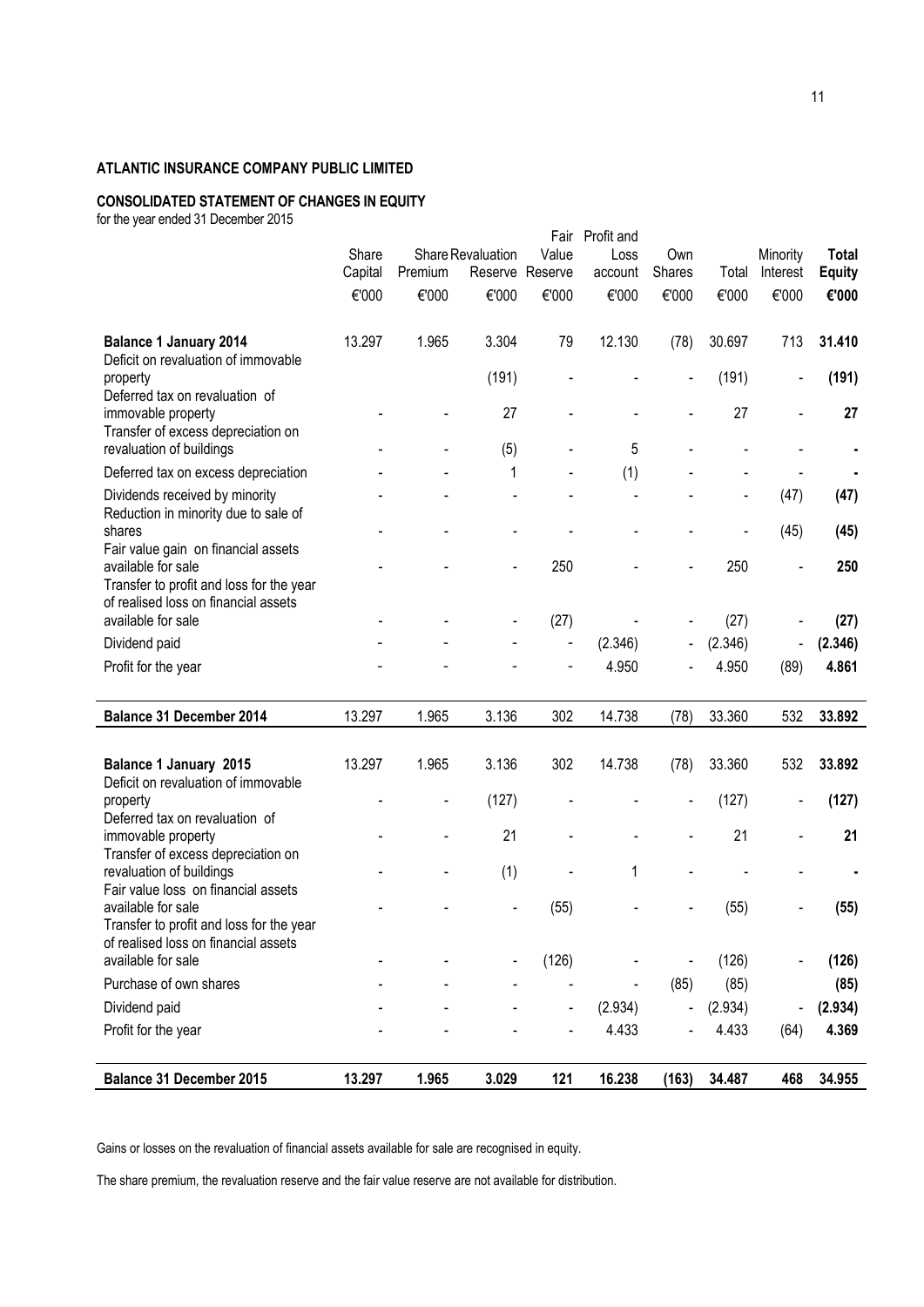# **CONSOLIDATED CASH FLOW STATEMENT**

for the year ended 31 December 2015

|                                                             |      | 2015     | 2014    |
|-------------------------------------------------------------|------|----------|---------|
|                                                             |      | €'000    | €'000   |
|                                                             | Note |          |         |
| <b>CASH FLOW FROM OPERATING ACTIVITIES</b>                  |      |          |         |
| Profit for the year before taxation<br>Adjustments for:     |      | 5.021    | 5.464   |
| Gain on sale and revaluation of investments                 | 12   | (368)    | (888)   |
| Loss on revaluation of investment properties                |      | 294      | 317     |
| Depreciation of tangible and intangible fixed assets        | 10   | 209      | 227     |
| Interest received                                           | 11   | (682)    | (657)   |
| Dividends received                                          | 7    | (171)    | (175)   |
| Interest paid                                               | 11   | 76       | 78      |
| Profit from operations before changes in working capital    |      | 4.379    | 4.366   |
| Decrease in debtors and other receivables                   |      | 1.151    | 1.480   |
| Increase in liabilities and provisions                      |      | 107      | 138     |
| <b>Cash flow from operations</b>                            |      | 5.637    | 5.984   |
| Interest paid                                               |      | (76)     | (78)    |
| <b>Taxation paid</b>                                        |      | (728)    | (682)   |
| Net cash flow from operating activities                     |      | 4.833    | 5.224   |
|                                                             |      |          |         |
| <b>CASH FLOW FROM INVESTING ACTIVITIES</b>                  |      |          |         |
| Purchase of investments                                     |      | (5.553)  | (4.024) |
| Sale of investments                                         |      | 3.065    | 5.639   |
| Purchase of own shares<br>Purchase of tangible fixed assets |      | (85)     |         |
| Purchase of intangible fixed assets                         |      | (62)     | (52)    |
| Receipts on disposal of tangible fixed assets               |      | (8)<br>1 | (9)     |
| Increase in holding of subsidiary undertaking               |      |          | (41)    |
| Dividends paid to minority interest                         |      |          | (47)    |
| Interest received                                           |      | 682      | 657     |
| Dividends received                                          |      | 171      | 175     |
| Net cash flow (for)/from investing activities               |      | (1.789)  | 2.298   |
|                                                             |      |          |         |
| <b>CASH FLOW FOR FINANCING ACTIVITIES</b>                   |      |          |         |
| Dividend paid                                               |      | (2.934)  | (2.346) |
| Net cash flow for financing activities                      |      | (2.934)  | (2.346) |
|                                                             |      |          |         |
| Net increase in cash and cash equivalents                   |      | 110      | 5.176   |
| Cash and cash equivalents at the beginning of the year      | 22   | 20.628   | 15.452  |
| Cash and cash equivalents at the end of the year            | 22   | 20.738   | 20.628  |
|                                                             |      |          |         |
| Cash and cash equivalents consist of:                       |      |          |         |
| Cash and bank balances                                      | 22   | 20.738   | 20.628  |
|                                                             |      | 20.738   | 20.628  |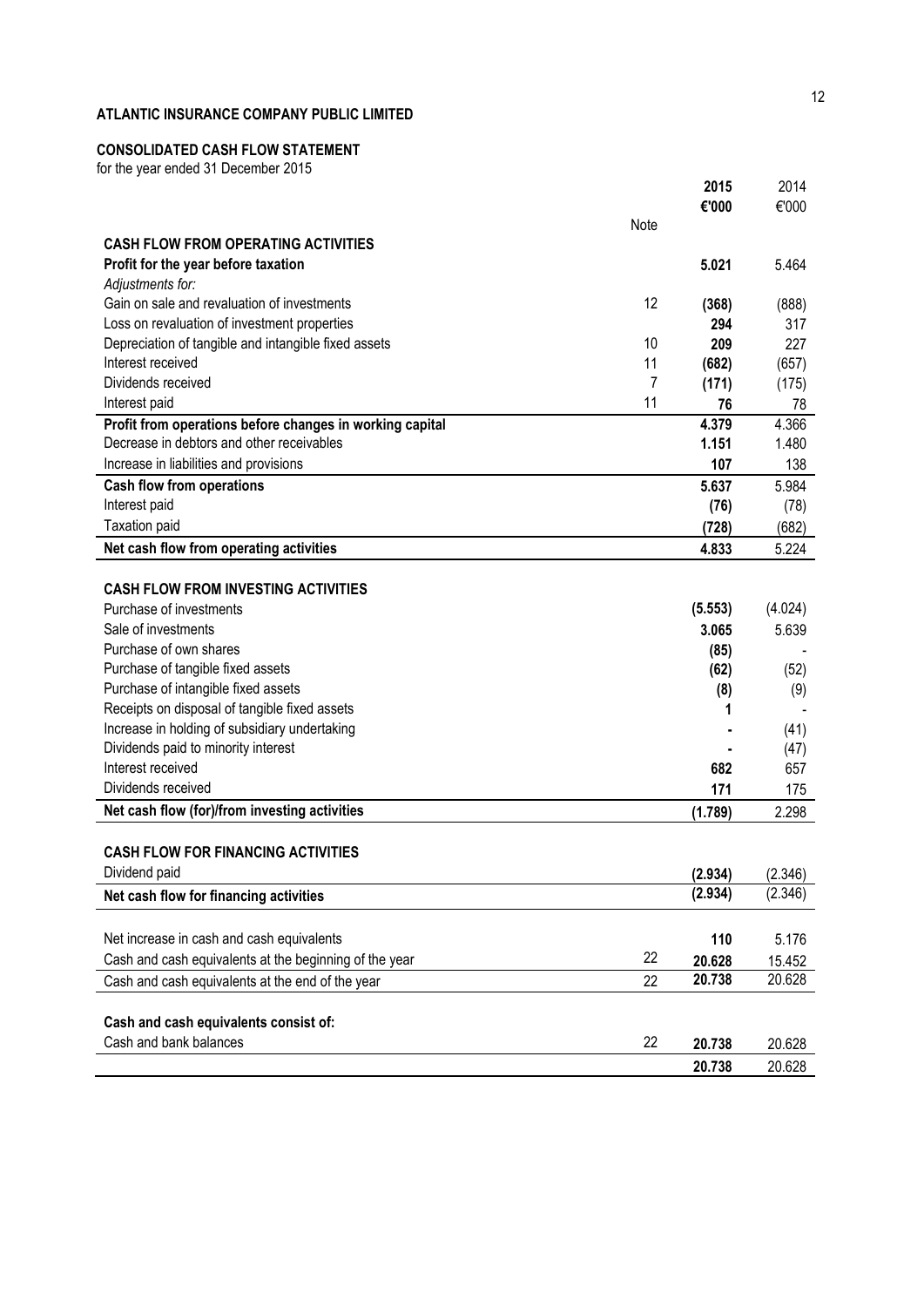# **EXTRACT FROM THE NOTES TO THE CONSOLIDATED FINANCIAL STATEMENTS**

# **Note 4: Segmental Reporting**

The Group has two main segments of business activity, general insurance business and financial services, both of which are carried out in Cyprus. Insurance Financial **Total**

|                                         | <b>Insurance</b> | Financial<br>Services    | i otal |
|-----------------------------------------|------------------|--------------------------|--------|
|                                         | €'000            | €'000                    | €'000  |
| Year ended 31 December 2015             |                  |                          |        |
| Premiums and other income               | 23.904           | 398                      | 24.302 |
| Profit /(loss) from operations          | 4.239            | (130)                    | 4.109  |
| <b>Total Assets</b>                     | 56.019           | 2.895                    | 58,914 |
| <b>Total Liabilities</b>                | 23.753           | 206                      | 23.959 |
| Purchase of tangible fixed assets       | 62               |                          | 62     |
| Purchase of intangible fixed assets     | 8                | $\overline{\phantom{a}}$ | 8      |
| Disposal of tangible fixed assets       | 210              |                          | 210    |
| Depreciation of tangible fixed assets   | 187              | $\overline{2}$           | 189    |
| Depreciation of intangible fixed assets | 20               |                          | 20     |
| Year ended 31 December 2014             |                  |                          |        |
| Premiums and other income               | 24.360           | 430                      | 24.790 |
| Profit from operations                  | 4.331            | (232)                    | 4.099  |
| <b>Total Assets</b>                     | 54.654           | 3.193                    | 57.847 |
| <b>Total Liabilities</b>                | 23.587           | 368                      | 23.955 |
| Purchase of tangible fixed assets       | 52               |                          | 52     |
| Purchase of intangible fixed assets     | 9                |                          | 9      |
| Depreciation of tangible fixed assets   | 203              | $\overline{2}$           | 205    |
| Depreciation of intangible fixed assets | 21               |                          | 21     |

# **Note 5: Claims payable**

|                     | 2015         |                             |                          |            | 2014  |
|---------------------|--------------|-----------------------------|--------------------------|------------|-------|
|                     | <b>Gross</b> | Reinsurers'<br><b>Share</b> | <b>Recoveries</b>        | <b>Net</b> | Net   |
|                     | €'000        | €'000                       | €'000                    | €'000      | €'000 |
| Motor               | 5.840        | (638)                       | (334)                    | 4.868      | 5.078 |
| Accident and health | 2.656        | (15)                        | $\overline{\phantom{a}}$ | 2.641      | 2.373 |
| Marine              | 17           | (9)                         |                          | 8          | 10    |
| Property            | 438          | (178)                       | (2)                      | 258        | 305   |
| Liability           | (45)         |                             | $\overline{\phantom{a}}$ | (45)       | 129   |
| Other               | 457          | (446)                       | $\overline{\phantom{a}}$ | 11         | 2     |
|                     | 9.363        | (1.286)                     | (336)                    | 7.741      | 7.897 |

### **Note 6: Other income from insurance operations**

|                       | 2015  | 2014  |
|-----------------------|-------|-------|
|                       | €'000 | €'000 |
| Commissions earned    | 730   | 763   |
| Share of Pool profits | 39    | 102   |
| Other income          |       | 6     |
|                       | 770   | 871   |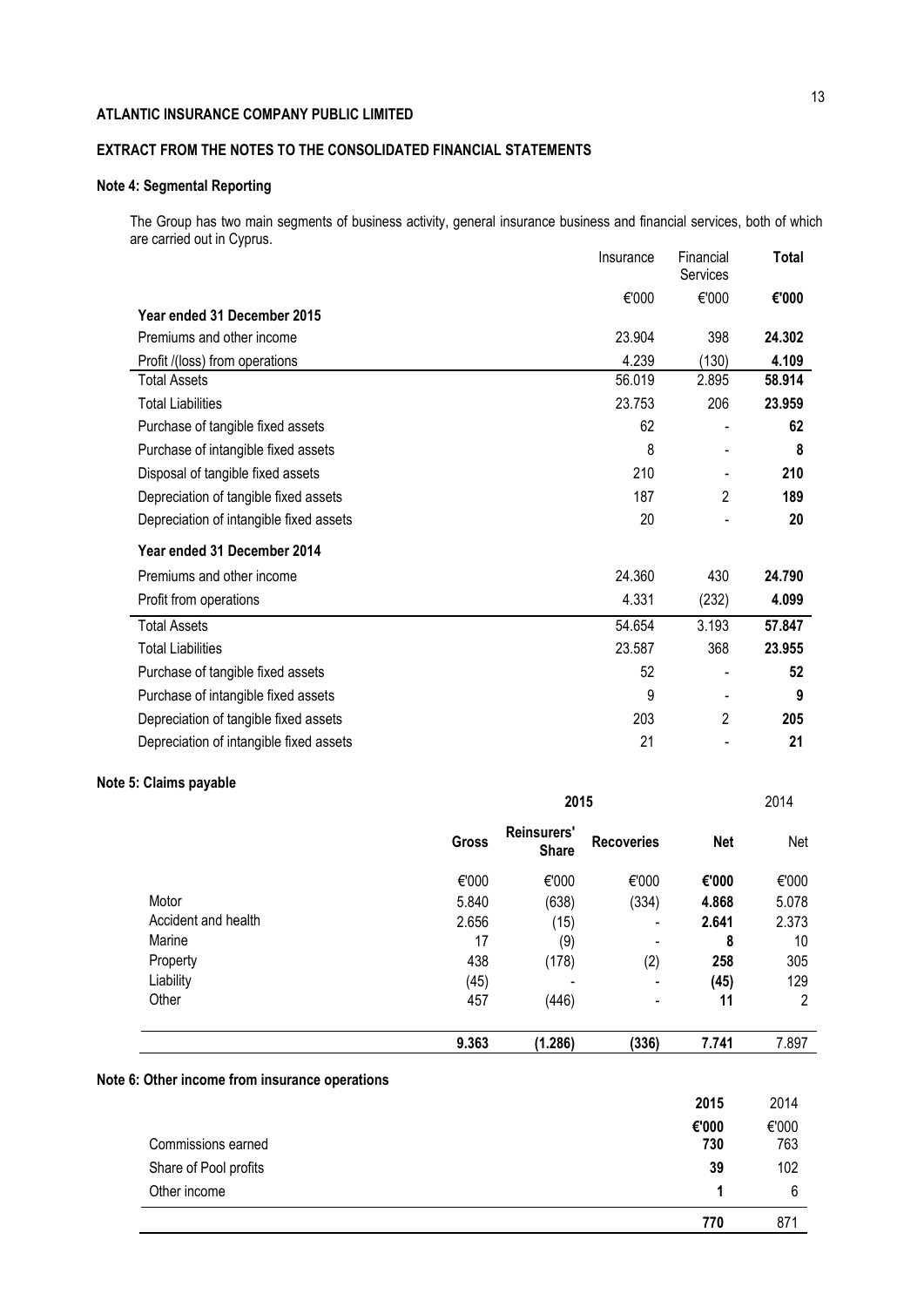# **EXTRACT FROM THE NOTES TO THE CONSOLIDATED FINANCIAL STATEMENTS**

### **Note 7: Other income from investments**

|                    | 232   | 215   |
|--------------------|-------|-------|
| Rents received     | 61    | 40    |
| Dividends received | 171   | 175   |
|                    | €'000 | €'000 |
|                    | 2015  | 2014  |

### **Note 8: Income from Cyprus Hire Risks Pool**

The income arises from the Company's participation to the Cyprus Hire Risks Pool. The company's share in the profits and losses of the Pool is calculated based on the share of the Company's motor premiums as a percentage of the total market motor premiums. Τhe Company's share of profits οf the Pool for 2015 amounted to €36 thousand (2014: Profit €102 thousand).

### **Note 9: Staff costs**

|                                                 | 2015        | 2014  |
|-------------------------------------------------|-------------|-------|
|                                                 | €'000       | €'000 |
| <b>Salaries</b>                                 | 2.366       | 2.384 |
| Social insurance and other contributions        | 259         | 265   |
| Provident fund contributions                    | 114         | 115   |
|                                                 |             |       |
|                                                 | 2.739       | 2.764 |
| Average number of employees                     |             |       |
| The average number of employees was as follows: |             |       |
|                                                 | <b>OOAC</b> | 0011  |

|                     | 20 I J | 2014 - |
|---------------------|--------|--------|
| Full-time employees | 102    | 101    |

The Company and its subsidiary Atlantic Securities Ltd operate defined contribution provident fund schemes. The funds are separately financed and prepare their own financial statements. In accordance with the Funds' memorandum the members are entitled to the payment of certain benefits on their retirement or early termination of their employment.

# **Note 10: Profit from operations**

Profit from operations arises after the deduction of the following:

| LU I J | LU IT. |
|--------|--------|
| €'000  | €'000  |
| 189    | 205    |
| 20     | 21     |
| 510    | 779    |
| 59     | 57     |
|        |        |

### **Note 11: Net finance income**

|                                | 2015  | 2014  |
|--------------------------------|-------|-------|
|                                | €'000 | €'000 |
| Interest received              | 416   | 498   |
| Interest from bonds            | 168   | 96    |
| Bank charges and interest paid | (76)  | (78)  |
| Exchange gains                 | 98    | 63    |
|                                |       |       |

**2015** 2014

**606** 579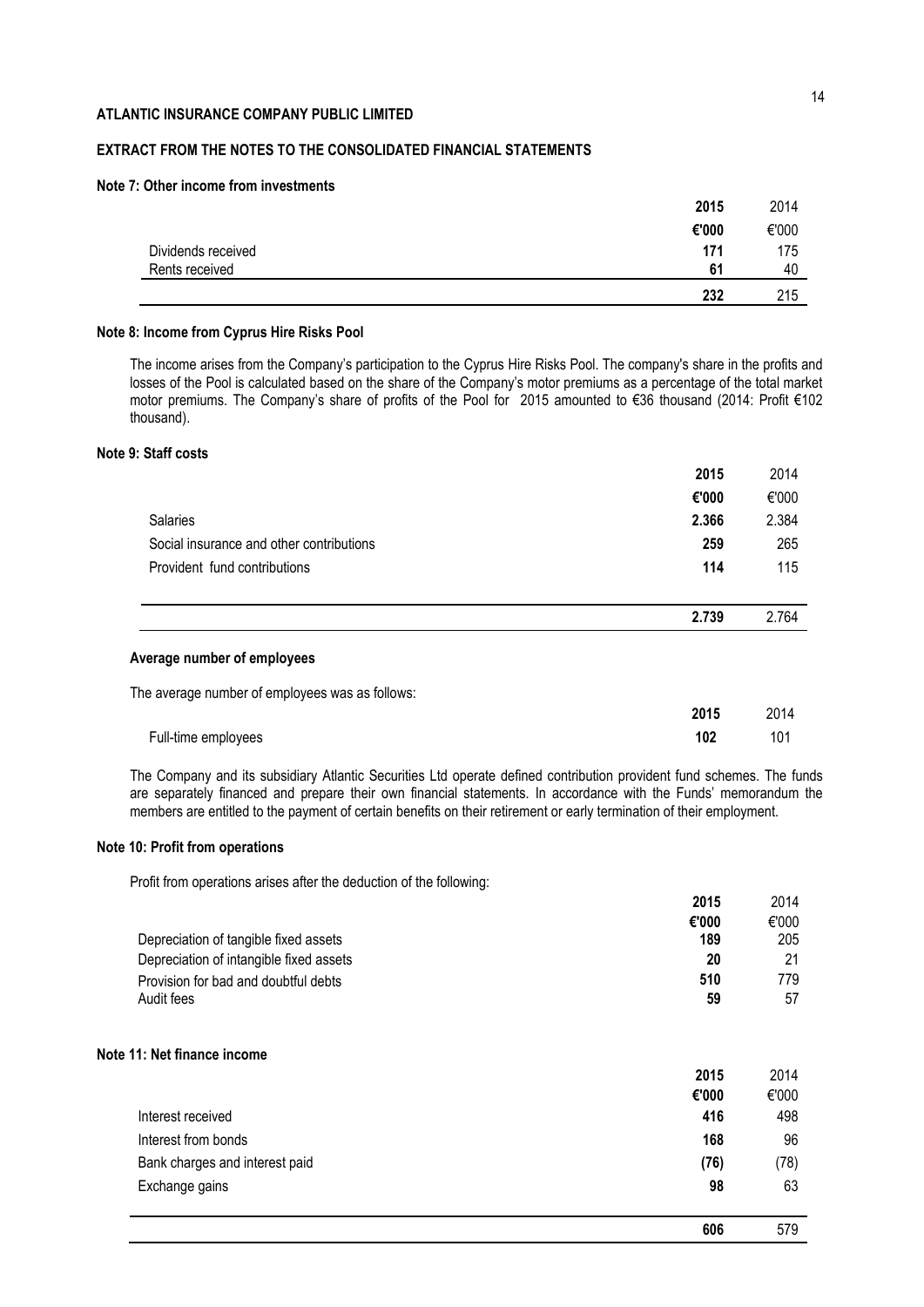# **EXTRACT FROM THE NOTES TO THE CONSOLIDATED FINANCIAL STATEMENTS**

# **Note 12- Gains on sale and revaluation of investments**

|                                                         | 2015  | 2014  |
|---------------------------------------------------------|-------|-------|
|                                                         | €'000 | €'000 |
| Loss on sale and revaluation of shares held for trading | (166) | (15)  |
| Gain on sale and revaluation of foreign investments     | 296   | 809   |
| Gain on sale and revaluation of bonds                   | 238   | 94    |
|                                                         | 368   | 888   |

# **Note 13-Taxation**

The tax charge is based on the profit for the year as adjusted for tax purposes and consists of the following:

|                                  | 2015  | 2014  |
|----------------------------------|-------|-------|
|                                  | €'000 | €'000 |
| Corporation tax                  | 632   | 628   |
| Defence contribution             | 10    | 13    |
| Foreign taxes deducted at source | 7     | 11    |
| Deferred Tax                     | (49)  | (49)  |
| Prior year taxes                 | 52    |       |
|                                  |       |       |
|                                  | 652   | 603   |

The reconciliation between the tax charge and the tax which is calculated on the accounting profit of the year using the current applicable tax rates is as follows:

| <b>Accounting profit</b>                      | 2015<br>€'000<br>5.021 | 2014<br>€'000<br>5.464 |
|-----------------------------------------------|------------------------|------------------------|
| Tax based on current tax rates                |                        |                        |
|                                               | 628                    | 683                    |
| Defense tax charge                            | 10                     | 13                     |
| Overseas tax withheld                         |                        | 11                     |
| Prior year taxes                              | 52                     |                        |
| Deferred tax                                  | (49)                   | (49)                   |
| Adjustments for:                              |                        |                        |
| Disallowed expenses                           | 49                     | 36                     |
| Income not taxed                              | (26)                   | (29)                   |
| Profit on sale and revaluation of investments | (9)                    | (73)                   |
| Capital allowances                            | (26)                   | (26)                   |
| Tax losses of subsidiaries carried forward    | 16                     | 37                     |
|                                               | 652                    | 603                    |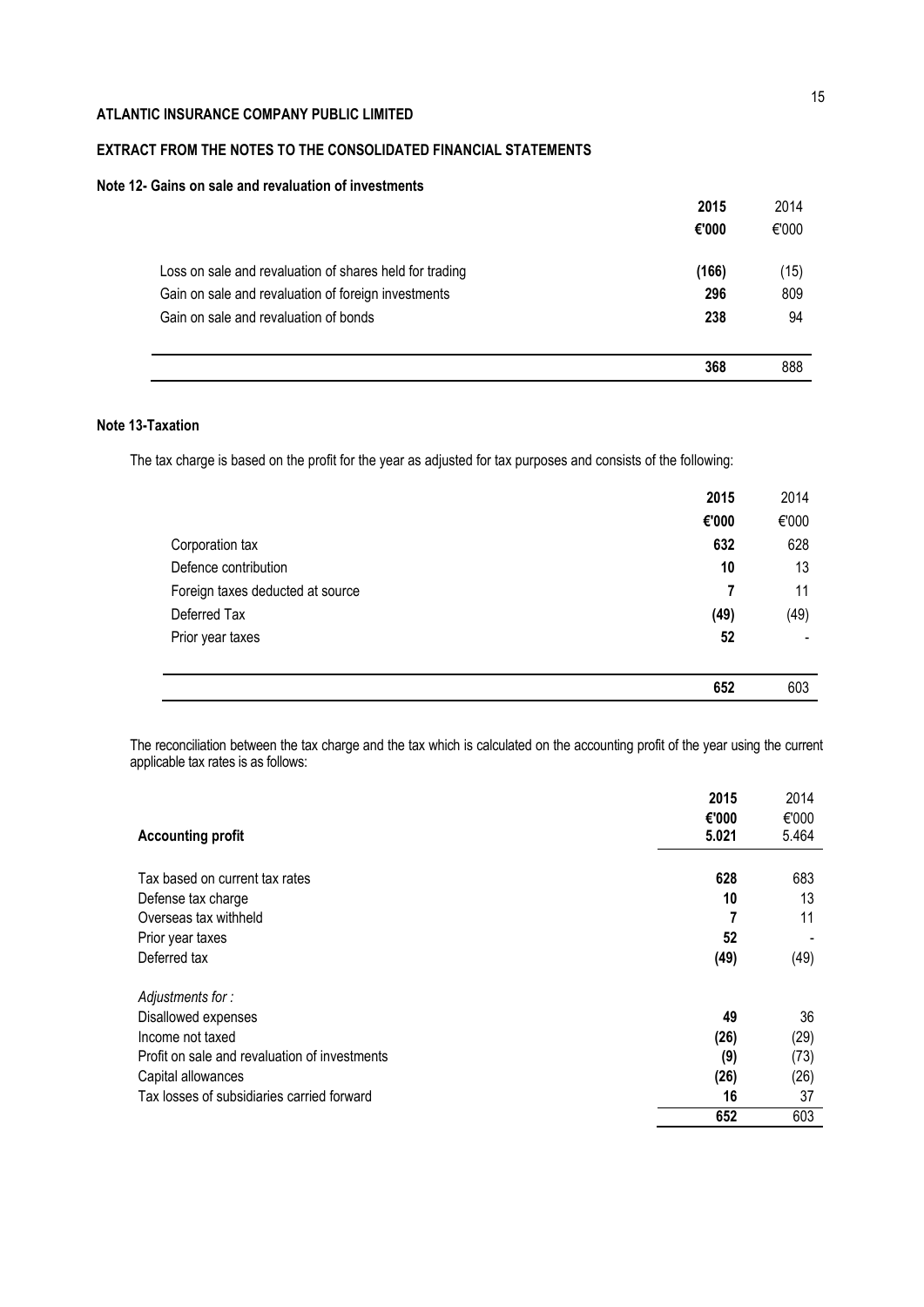# **EXTRACT FROM THE NOTES TO THE CONSOLIDATED FINANCIAL STATEMENTS**

### **Note 14: Earnings per share**

|                                          | 2015<br>€'000 | 2014<br>€'000 |
|------------------------------------------|---------------|---------------|
| Net profit attributable to shareholders  | 4.433         | 4.950         |
| Weighted average number of issued shares | 39.109        | 39.109        |
| Basic earnings per share (cents)         | 11.33         | 12.66         |

Earnings per share is calculated based on the weighted average number of shares which were issued during the year.

### **Note 15: Group companies**

The subsidiary companies of the group are the following private limited liability companies registered in Cyprus:

| Company                                                                                                         | <b>Principal activities</b>        | <b>Share</b><br>% | 2015<br>€'000 | 2014<br>€'000 |
|-----------------------------------------------------------------------------------------------------------------|------------------------------------|-------------------|---------------|---------------|
| Lyssi Investments Ltd                                                                                           | Car hire                           | 100,0             | 86            | 86            |
| Lion Insurance Agency Ltd                                                                                       | General insurance agent            | 100,0             | 141           | 141           |
| <b>Atlantic Consultancy Services Ltd</b>                                                                        | Financial and consultancy services | 75,1              | 937           | 937           |
| Atlantic Securities Limited<br>85,43% subsidiary undertaking of<br><b>Atlantic Consultancy Services Limited</b> | Brokerage and investment services  |                   |               |               |

The contribution of the parent company to the consolidated financial statements, after taking into account transactions and balances between Group companies which were eliminated at consolidation, is as follows:

|                           | 2015   | 2014   |
|---------------------------|--------|--------|
|                           | €'000  | €'000  |
| Premiums and other income | 23,902 | 24.356 |
| Profit from operations    | 4.242  | 4.334  |
| Total assets              | 55,760 | 54.395 |
| <b>Total liabilities</b>  | 23.750 | 23.578 |

The contribution of subsidiary undertakings to the consolidated financial statements is as follows:

|                                 | Lyssi<br>Investments<br>Ltd | Lion<br>Insurance<br>Agency<br>Limited | Atlantic<br>Consultancy<br>Services<br>Limited | 2015  | 2014  |
|---------------------------------|-----------------------------|----------------------------------------|------------------------------------------------|-------|-------|
|                                 | €'000                       | €'000                                  | €'000                                          | €'000 | €'000 |
| Premiums and other income       |                             | $\overline{\phantom{a}}$               | 398                                            | 398   | 434   |
| Profit / (loss) from operations | (1)                         | (2)                                    | (130)                                          | (133) | (235) |
| Total assets                    | 108                         | 151                                    | 2.895                                          | 3.154 | 3.452 |
| <b>Total liabilities</b>        | 2                           | 2                                      | 205                                            | 209   | 377   |

**1.164** 1.164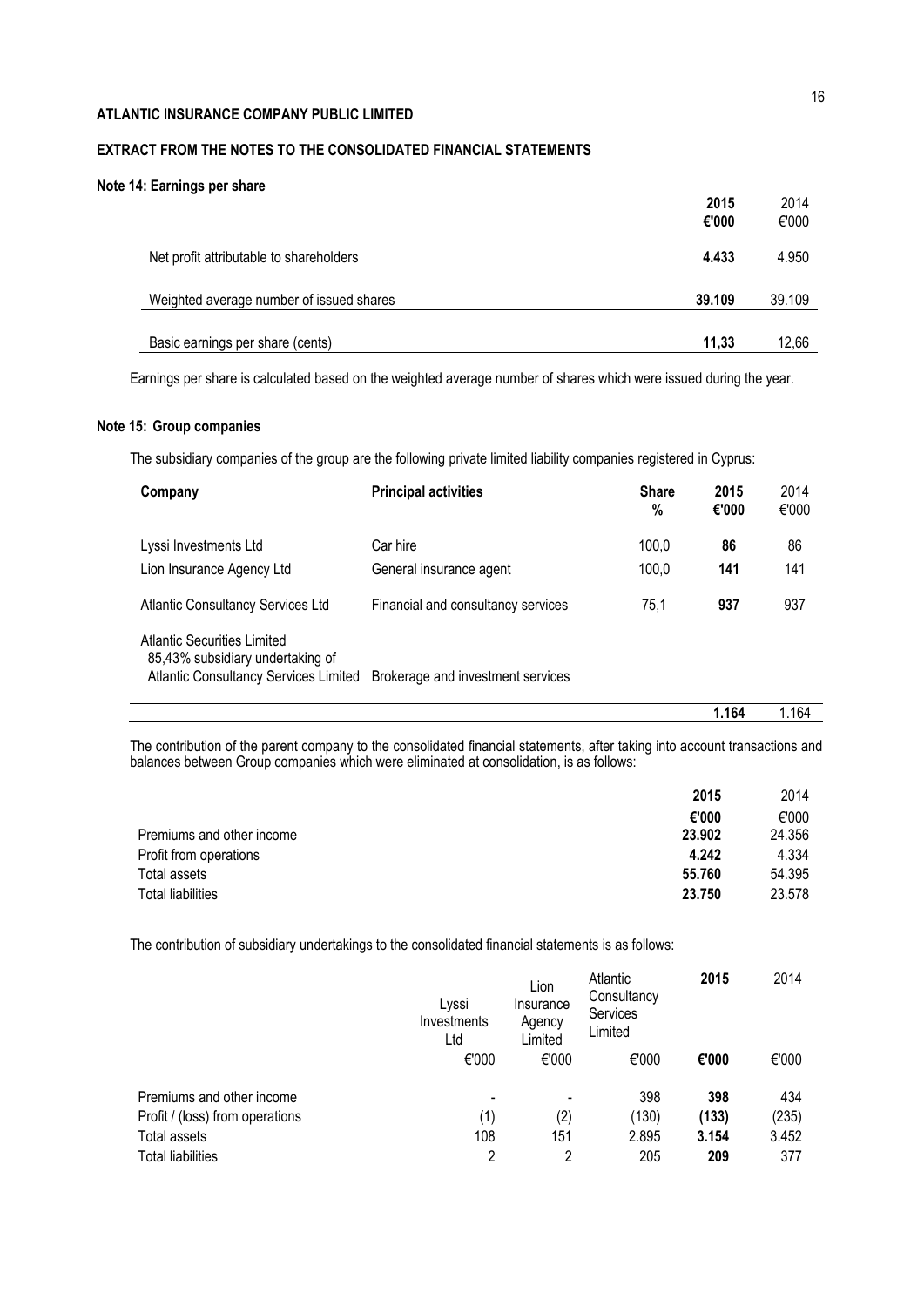# **EXTRACT FROM THE NOTES TO THE CONSOLIDATED FINANCIAL STATEMENTS**

### **Note 16: Tangible fixed assets**

|                                    | Land and<br>buildings | <b>Furniture</b><br>and fittings | Computer<br>hardware and<br>software | <b>Motor</b><br>vehicles | Total |
|------------------------------------|-----------------------|----------------------------------|--------------------------------------|--------------------------|-------|
|                                    | €'000                 | €'000                            | €'000                                | €'000                    | €'000 |
| Cost or revaluation                |                       |                                  |                                      |                          |       |
| Balance at 1 January 2014          | 7.023                 | 810                              | 476                                  | 678                      | 8.987 |
| Additions                          |                       | 6                                | 17                                   | 29                       | 52    |
| Revaluation                        | (306)                 |                                  |                                      |                          | (306) |
| Balance at 1 January 2015          | 6.717                 | 816                              | 493                                  | 707                      | 8.733 |
| Additions                          |                       | 24                               | 28                                   | 10                       | 62    |
| Revaluation                        | (238)                 |                                  |                                      |                          | (238) |
| Disposals                          |                       |                                  |                                      | (210)                    | (210) |
| <b>Balance at 31 December 2015</b> | 6.480                 | 840                              | 521                                  | 506                      | 8.347 |
| <b>Depreciation</b>                |                       |                                  |                                      |                          |       |
| Balance at 1 January 2014          |                       | 609                              | 451                                  | 636                      | 1.696 |
| Depreciation for the year          | 115                   | 46                               | 16                                   | 29                       | 205   |
| On revaluation                     | (115)                 |                                  |                                      |                          | (115) |
| Balance at 1 January 2015          |                       | 655                              | 466                                  | 665                      | 1.786 |
| Depreciation for the year          | 110                   | 44                               | 16                                   | 19                       | 189   |
| On revaluation                     | (110)                 |                                  |                                      |                          | (110) |
| On disposals                       |                       |                                  |                                      | (210)                    | (210) |
| <b>Balance at 31 December 2015</b> |                       | 698                              | 482                                  | 474                      | 1.654 |
| Net book value at                  |                       |                                  |                                      |                          |       |
| <b>31 December 2015</b>            | 6.480                 | 141                              | 39                                   | 32                       | 6.693 |
| 31 December 2014                   | 6.717                 | 161                              | 27                                   | 42                       | 6.947 |

*Revaluation of tangible fixed assets and investment properties*

The immovable property of the Company was revalued at 31 December 2015 by independent professional property valuers using the open market value method. The market value was calculated based on current comparative data and after taking into account the physical and legal characteristics, prospects and advantages of the relevant properties as well as the general trends in the property market and the economy.

#### *Tangible fixed assets*

The value of the land and buildings that would appear in the consolidated and the parent financial statements based on historical cost minus depreciation is as follows:

|                                                             | 2015  | 2014  |
|-------------------------------------------------------------|-------|-------|
|                                                             | €'000 | €'000 |
| Land                                                        | 1.263 | 1.263 |
| <b>Buildings</b>                                            | 2.361 | 2.466 |
|                                                             | 3.624 | 3.729 |
|                                                             |       |       |
| Revalued amount of land on which no depreciation is charged | 2.935 | 3.044 |

#### *Investment properties*

The value of investment properties that would appear in the consolidated and the parent financial statements based on historical cost is as follows:

|                  | 2015  | 2014  |
|------------------|-------|-------|
|                  | €'000 | €'000 |
| Land             | 4.619 | 4.619 |
| <b>Buildings</b> | 1.952 | 1.952 |
|                  | 6.571 | 6.571 |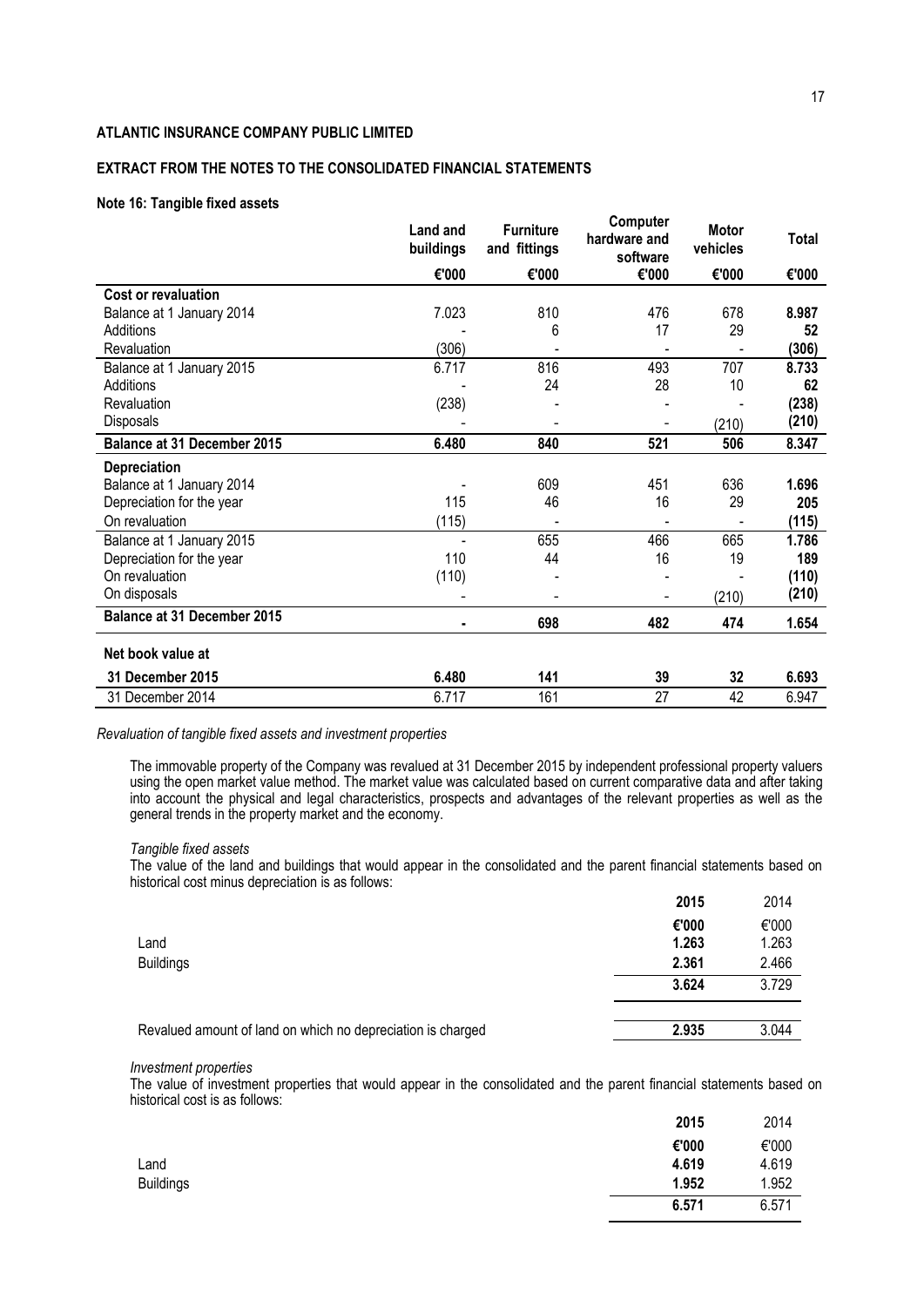# **EXTRACT FROM THE NOTES TO THE CONSOLIDATED FINANCIAL STATEMENTS**

### **Note 17-Intangible assets**

|                                              | Goodwill on<br>acquisition of<br>agents portfolios<br>€'000 | Computer<br>software<br>€'000 | <b>Total</b><br>€'000 |
|----------------------------------------------|-------------------------------------------------------------|-------------------------------|-----------------------|
| <b>Cost or revaluation</b>                   |                                                             |                               |                       |
| Balance at 1 January 2014                    | 80                                                          | 400                           | 480                   |
| Additions                                    |                                                             | 9                             | 9                     |
| Balance at 1 January 2015                    | 80                                                          | 409                           | 489                   |
| Additions                                    |                                                             | 8                             | 8                     |
| <b>Balance 31 December 2015</b>              | 80                                                          | 417                           | 497                   |
| <b>Amortisation</b>                          |                                                             |                               |                       |
| Balance at 1 January 2014                    | 57                                                          | 388                           | 445                   |
| Amortisation for the year                    | 10                                                          | 11                            | 21                    |
| Balance at 1 January 2015                    | 67                                                          | 399                           | 466                   |
| Amortisation for the year                    | 10                                                          | 10                            | 20                    |
| <b>Balance 31 December 2015</b>              | 77                                                          | 409                           | 486                   |
| Net book value at                            |                                                             |                               |                       |
| 31 December 2015                             | $\mathbf{3}$                                                | 8                             | 11                    |
| 31 December 2014                             | 13                                                          | 10                            | 23                    |
| Note 18: Investment properties               |                                                             |                               |                       |
|                                              |                                                             | 2015                          | 2014                  |
|                                              |                                                             | €'000                         | €'000                 |
| <b>Land and buildings</b>                    |                                                             |                               |                       |
| <b>Balance at 1 January</b>                  |                                                             | 6.279                         | 6.596                 |
| Fair value loss on revaluation               |                                                             | (294)                         | (317)                 |
|                                              |                                                             |                               |                       |
| <b>Balance at 31 December</b>                |                                                             | 5.984                         | 6.279                 |
| Note 19: Financial assets available for sale |                                                             |                               |                       |
|                                              |                                                             | 2015                          | 2014                  |
|                                              |                                                             | €'000                         | €'000                 |
| Equity investment in listed securities       |                                                             | 148                           | 195                   |
| Republic of Cyprus government bonds          |                                                             | 2.307                         | 1.652                 |
| Greek government bonds                       |                                                             | 201                           | 174                   |
| Corporate bonds and capital securities       |                                                             | 1.223                         | 694                   |
| Foreign corporate bonds                      |                                                             | 1.246                         | 229                   |
|                                              |                                                             |                               | 2.944                 |
|                                              |                                                             | 5.125                         |                       |

Financial assets available for sale include investments in securities listed in the Cyprus Stock Exchange and the Athens Stock Exchange. These assets are valued at the end of the year using the mid-market price as at the balance sheet date. Financial assets available for sale are included in non-current assets unless it is anticipated that they will be disposed of within 12 months from the balance sheet date. The fair value loss on financial assets available for sale for the year 2015 amounted to €0,05 mln (2014: Gain €0,25 mln) and was recognized in the fair value reserve which is included as part of equity.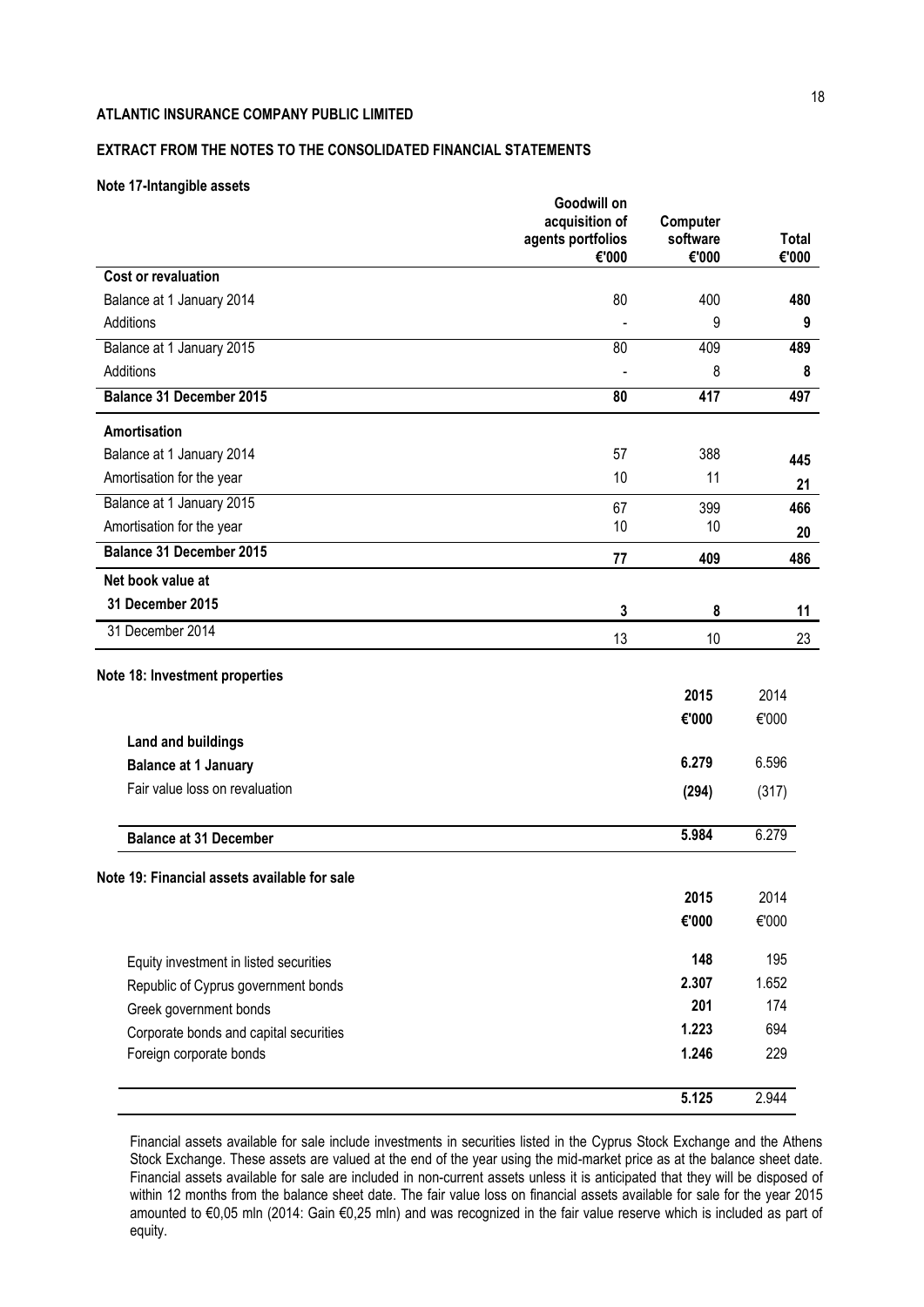# **EXTRACT FROM THE NOTES TO THE CONSOLIDATED FINANCIAL STATEMENTS**

# **Note 20: Financial assets held for trading**

|                                                        | 2015  | 2013  |
|--------------------------------------------------------|-------|-------|
|                                                        | €'000 | €'000 |
| Equity investment in listed securities                 | 541   | 445   |
| Foreign investments in mutual, managed and hedge funds | 5.056 | 4.645 |
| Bonds and capital securities                           | 49    | 64    |
|                                                        |       |       |
|                                                        | 5.647 | 5.154 |

# **Note 21: Debtors and other receivables**

| <b>Non-current assets</b>                            |        |        |
|------------------------------------------------------|--------|--------|
|                                                      | 2015   | 2014   |
|                                                      | €'000  | €'000  |
| Other receivables from financial services operations | 210    | 210    |
| <b>Current assets</b>                                |        |        |
|                                                      | 2015   | 2014   |
|                                                      | €'000  | €'000  |
| Trade receivables from insurance operations          | 5.642  | 6.048  |
| Reinsurers' share of technical reserves (note 25)    | 3.795  | 3.317  |
| Amounts prepaid to reinsurers                        | 1.293  | 2.260  |
| Share in pool assets                                 | 437    | 539    |
| Deferred acquisition costs                           | 464    | 464    |
| Other receivables from insurance operations          | 616    | 543    |
| Other receivables from financial services operations | 2.241  | 2.472  |
| Tax refundable                                       | 18     | 19     |
|                                                      | 14.506 | 15.662 |
| Note 22: Cash and bank balances                      |        |        |
|                                                      | 2015   | 2014   |
|                                                      | €'000  | €'000  |
| Cash and bank balances                               | 20.738 | 20.628 |
|                                                      | 20.738 | 20.628 |

The bank overdrafts of the Company are secured by a mortgage of €215 thousand on the immovable property of the Company and by personal guarantees of the members of the Board of Directors.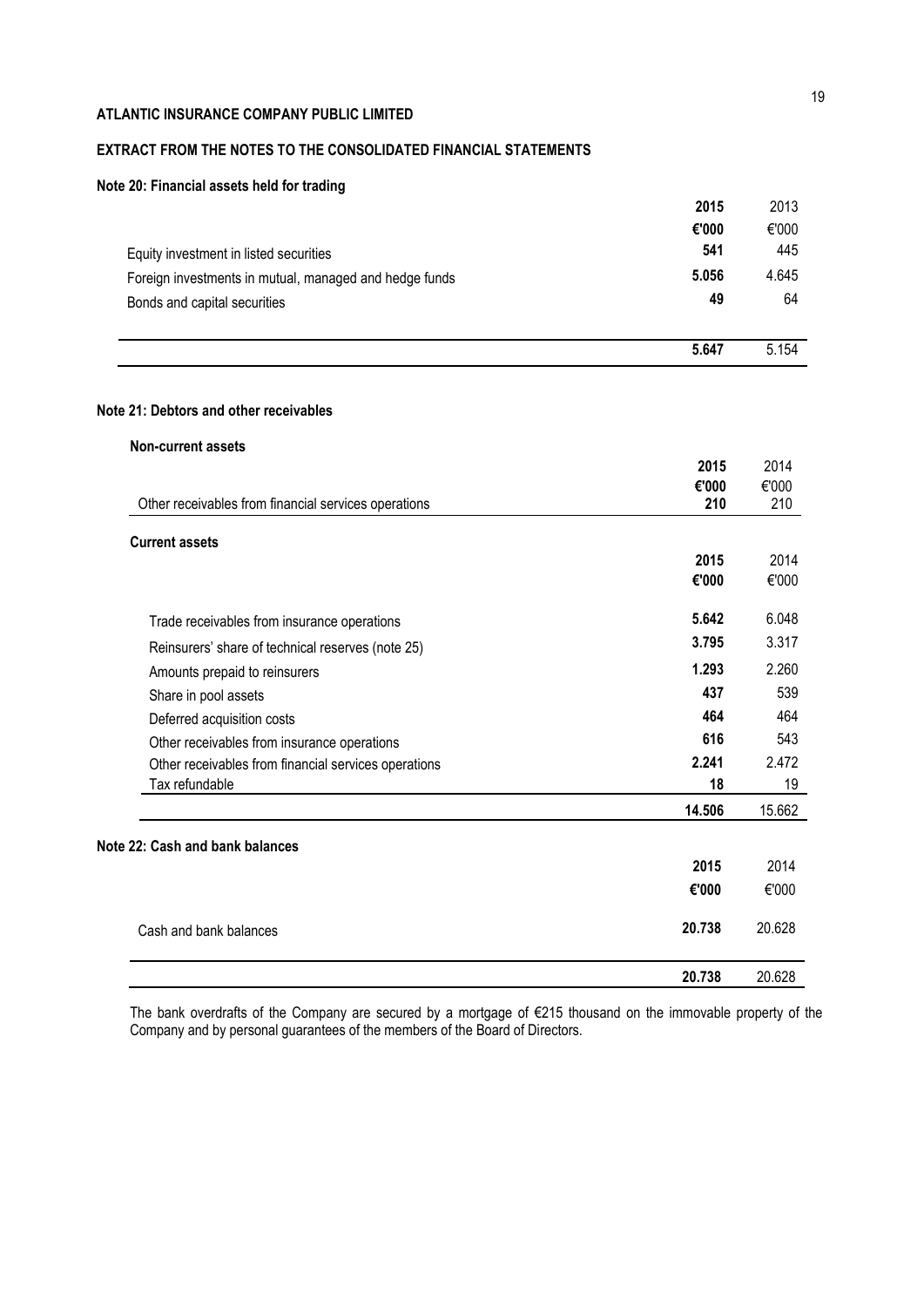# **EXTRACT FROM THE NOTES TO THE CONSOLIDATED FINANCIAL STATEMENTS**

### **Note 23: Share Capital**

|                                           |                     | 2015   | 2014                |        |
|-------------------------------------------|---------------------|--------|---------------------|--------|
|                                           | Number of<br>shares |        | Number of<br>shares |        |
|                                           | (thousand)          | €'000  | (thousand)          | €'000  |
| <b>Authorised</b>                         |                     |        |                     |        |
| Ordinary shares $\epsilon$ 0,34 per share | 250,000             | 85.000 | 250.000             | 85.000 |
| Issued and fully paid                     |                     |        |                     |        |
| Ordinary shares $\epsilon$ 0,34 per share | 39.109              | 13.297 | 39.109              | 13.297 |

During the year the Company purchased back 85 091 own shares for €84.852. The number of own shares held by the Company at 31 December 2015 was 165 241 and the total acquisition cost was €162.532.

There was no change in the Company's capital structure during the year.

# **Note 24: Deferred Taxation**

|                                                                                 | 2015    | 2014    |
|---------------------------------------------------------------------------------|---------|---------|
| Provision for property revaluation                                              | €'000   | €'000   |
| Balance 1 January                                                               | 311     | 389     |
| Deferred tax on property revaluation                                            | (76)    | (77)    |
| Deferred tax on excess depreciation resulting from the revaluation of buildings |         | (1)     |
| Balance 31 December                                                             | 235     | 311     |
|                                                                                 | 2015    | 2014    |
| Provision for temporary differences between depreciation and capital allowances | €'000   | €'000   |
| Balance 1 January                                                               | 49      | 47      |
| Deferred tax for the year                                                       | 5       |         |
| Deferred tax on excess depreciation resulting from the revaluation of buildings |         |         |
| Balance 31 December                                                             | 54      |         |
| Total Balance 31 December                                                       | 289     | 360     |
| Note 25: Outstanding claims and unearned premiums                               |         |         |
|                                                                                 | 2015    | 2014    |
|                                                                                 |         |         |
| <b>Unearned premiums</b>                                                        | €'000   | €'000   |
| Gross unearned premiums                                                         |         |         |
|                                                                                 | 10.038  | 9.891   |
| Reinsurers' share                                                               | (2.274) | (2.168) |
| Net unearned premiums                                                           | 7.764   | 7.723   |
| <b>Outstanding claims</b>                                                       |         |         |
| Gross outstanding claims                                                        | 10.924  | 10.777  |
| Reinsurers' share                                                               | (1.521) | (1.149) |
| Net outstanding claims                                                          | 9.403   | 9.628   |
| <b>Total technical reserves</b>                                                 |         |         |
| Gross technical reserves                                                        |         |         |
|                                                                                 | 20.962  | 20.668  |
| Reinsurers' share                                                               |         |         |
|                                                                                 | (3.795) | (3.317) |

Outstanding claims include a provision for incurred but not reported claims (IBNR) as well as a provision for incurred but not enough reported claims (IBNER) using the claims development method.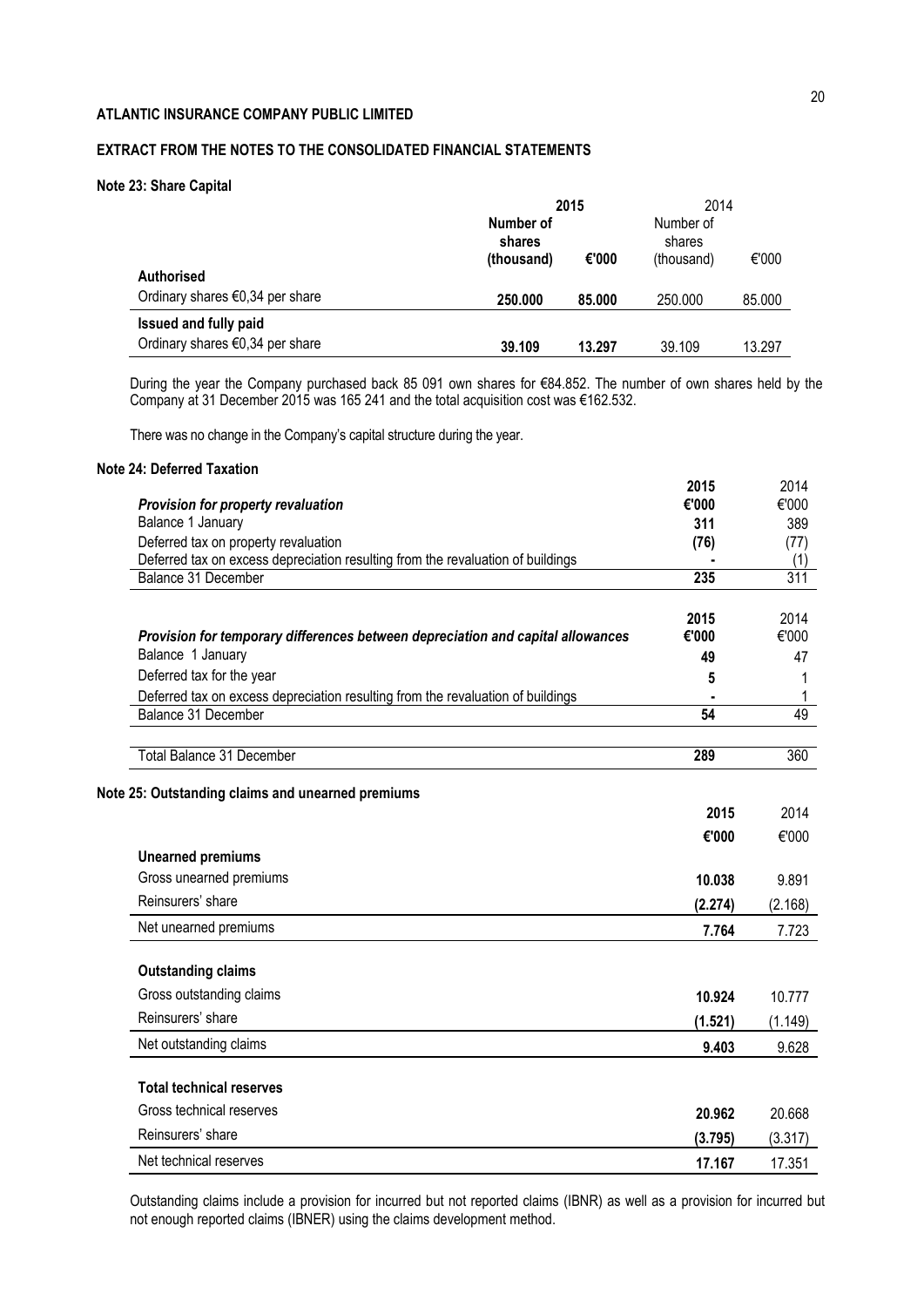# **EXTRACT FROM THE NOTES TO THE CONSOLIDATED FINANCIAL STATEMENTS**

### **Note 26: Other Liabilities**

|                                                      | 2015  | 2014  |
|------------------------------------------------------|-------|-------|
|                                                      | €'000 | €'000 |
| Taxation                                             | 217   | 248   |
| Reinsurers' balances                                 | 337   | 378   |
| Creditors from insurance operations                  | 76    | 166   |
| Other liabilities from insurance operations          | 1.390 | 1.357 |
| Dividends payable                                    | 483   | 410   |
| Other liabilities from financial services operations | 205   | 368   |
|                                                      | 2.708 | 2.927 |

### **Note 30- Shareholders holding more than 5% of the issued share capital**

In accordance with article 60 (4) of the Cyprus Stock Exchange Law and Regulations the shareholders owning directly or indirectly more than 5% of the issued share capital of the Company at 31 December 2015 and 5 days before the date of approval of the financial statements by the Board of Directors, were:

|                                    | 31 December | 16 April<br>2016 |  |
|------------------------------------|-------------|------------------|--|
|                                    | 2015        |                  |  |
|                                    | %           | $\%$             |  |
| Emilios Pyrisihis <sup>1</sup>     | 33,77       | 33,77            |  |
| Piraeus Bank (Cyprus) Ltd          | 19.91       | 19,91            |  |
| Andreas Frangoullis <sup>2</sup>   | 20,25       | 20,25            |  |
| Maro Marathovouniotou <sup>3</sup> | 5.96        | 5.96             |  |

- (1) The holding of Emilios Pyrishis includes his direct share of 20,37% and his indirect holding arising from the shares owned by his mother Nina Pyrishi (2,36%) and his brother George Pyrishis (11,04%).
- (2) The holding of Andreas Frangoullis includes his direct share (20,01%) and his indirect holding arising from the shares owned by his wife Elli Frangoulli (0,10%), his mother Vasilou Frangoulli (0,03%) his children (0,06%) and his brother Filippos Frangoullis (0,05%).
- (3) The holding of Maro Marathovounioti includes her direct share (1,44%) and her indirect holding arising from the shares owned by her daughter Athena Nicolaidou (1,60%), her son Alexis Marathovouniotis (1,43%) and her son Andreas Marathovouniotis (1,49%).